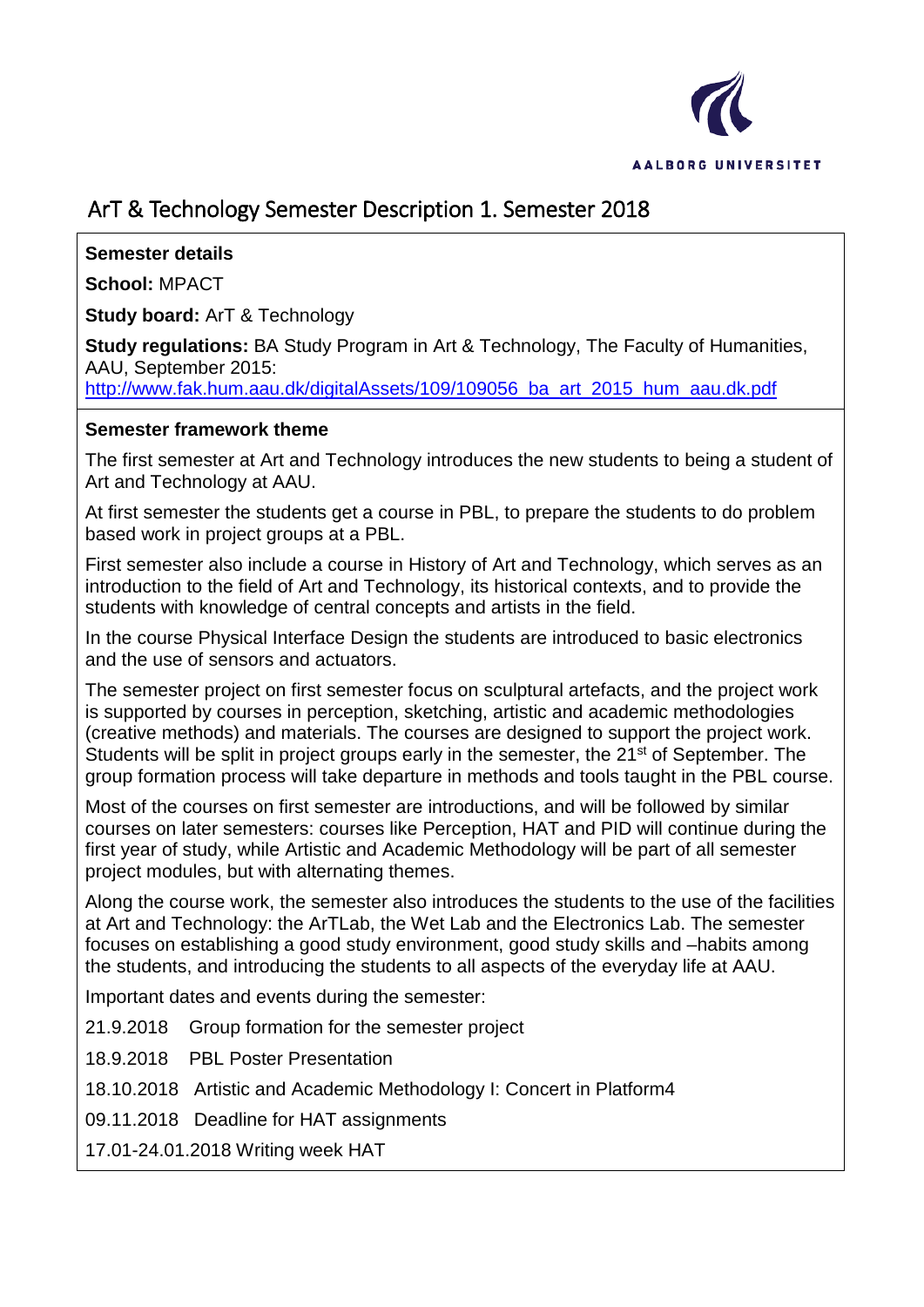12.11.2018- 19.11.2018 Writing week PID

Exhibition dates: 28.11-29.11.2018

20.12.2018 Semester Report Deadline 10 a.m. Submit your semester report on Digital Exam

### **Semester organisation and time schedule**

#### **Semester coordinator**

Line Marie Bruun Jespersen, KOM

[linebruun@hum.aau.dk](mailto:linebruun@hum.aau.dk) Tlf: 2128 0047

#### **Secretariat**

Anne Nielsen, KOM

[amn@hum.aau.dk](mailto:amn@hum.aau.dk)

+45 9940 9919

### **Supervisors**

Sandro Masai, KOM

Anca Horvath, KOM

Line Marie Bruun Jespersen, KOM Signe Meisner Christensen, AD

#### **Overview of the modules**

## **Module 1: Sculpture and Technology (15 ECTS)**

#### **Courses:**

Materials - form, structure and composition

Perception in Theory and Praxis I

Artistic and Academic Methodology I (Creative Methods)

Sketching Techniques I

## **Supervisors:**

Sandro Masai, KOM

Anca Horvath, KOM

Line Marie Bruun Jespersen, KOM Signe Meisner Christensen, AD

## **Teaching staff:**

Thomas Kristensen, KOM

Dario Parigi, BYG

Tony Brooks, MT

Walther Jensen, MT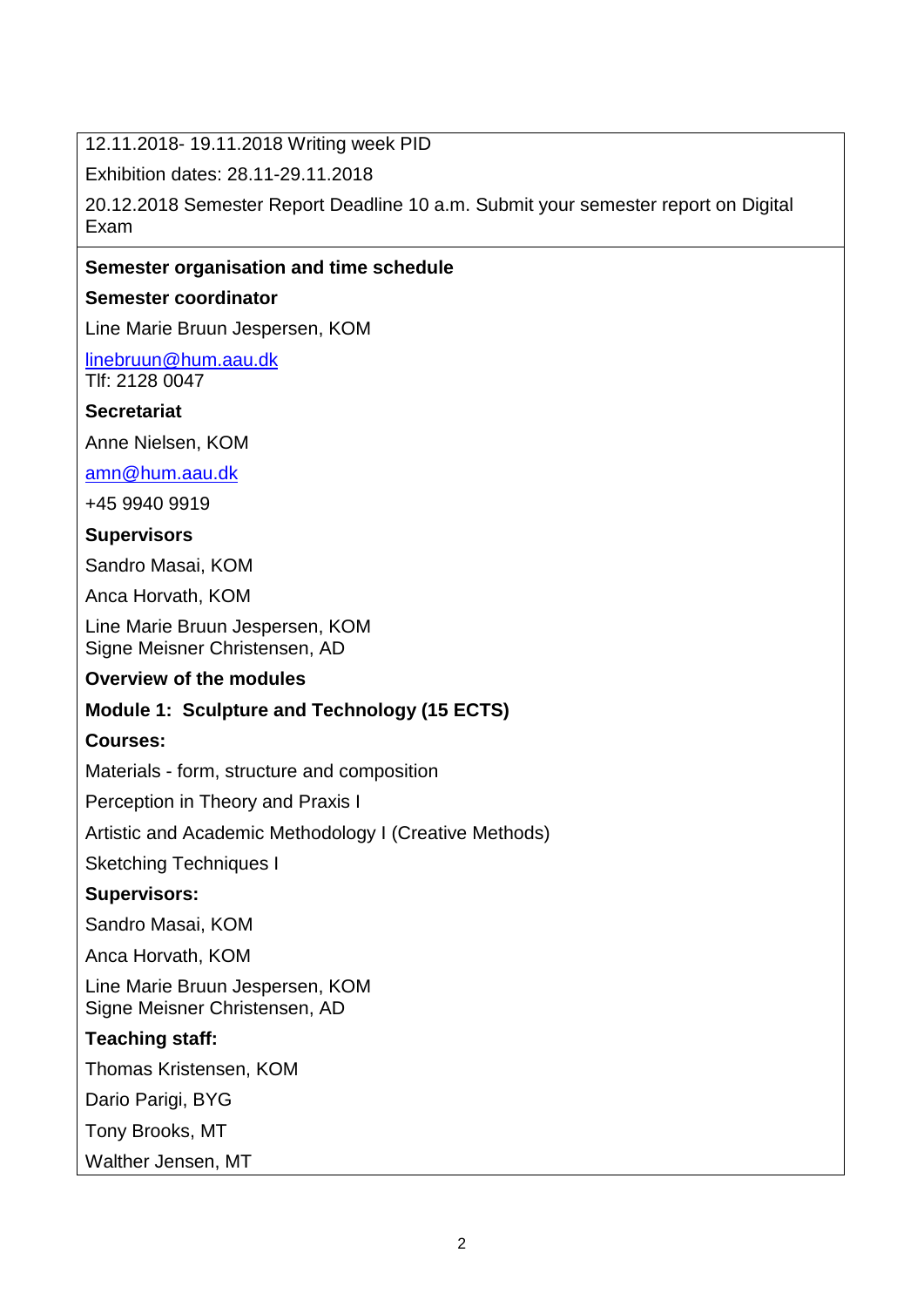Elizabeth Jochum, KOM Bo Allesøe, KOM Jakob Borrits Sabra, KOM **Module 2: Problem-Based Learning (5 ECTS) Course:** Problem Based Learning **Supervisors:** Tony Brooks, MT **Teaching staff:** Tony Brooks, MT Elizabeth Jochum, KOM **Module 3: Physical Interface Design I (5 ECTS) Courses:** Basic Electronics Sensors and Actuators I **Supervisors:** Walther Jensen, MT **Teaching staff:** Walther Jensen, MT **Module 4: History of Art and Technology I (5 ECTS) Course:** History of Art and Technology I **Supervisors:** Line Marie Bruun Jespersen, KOM Signe Meisner Christensen, AD **Teaching staff:** Line Marie Bruun Jespersen, KOM Signe Meisner Christensen, AD Morten Søndergaard, KOM **Departments:** KOM Department of Communication and Psychology AD Department of Architecture, Design and Media Technology (Architecture and Design) MT Department of Architecture, Design and Media Technology (Media Technology)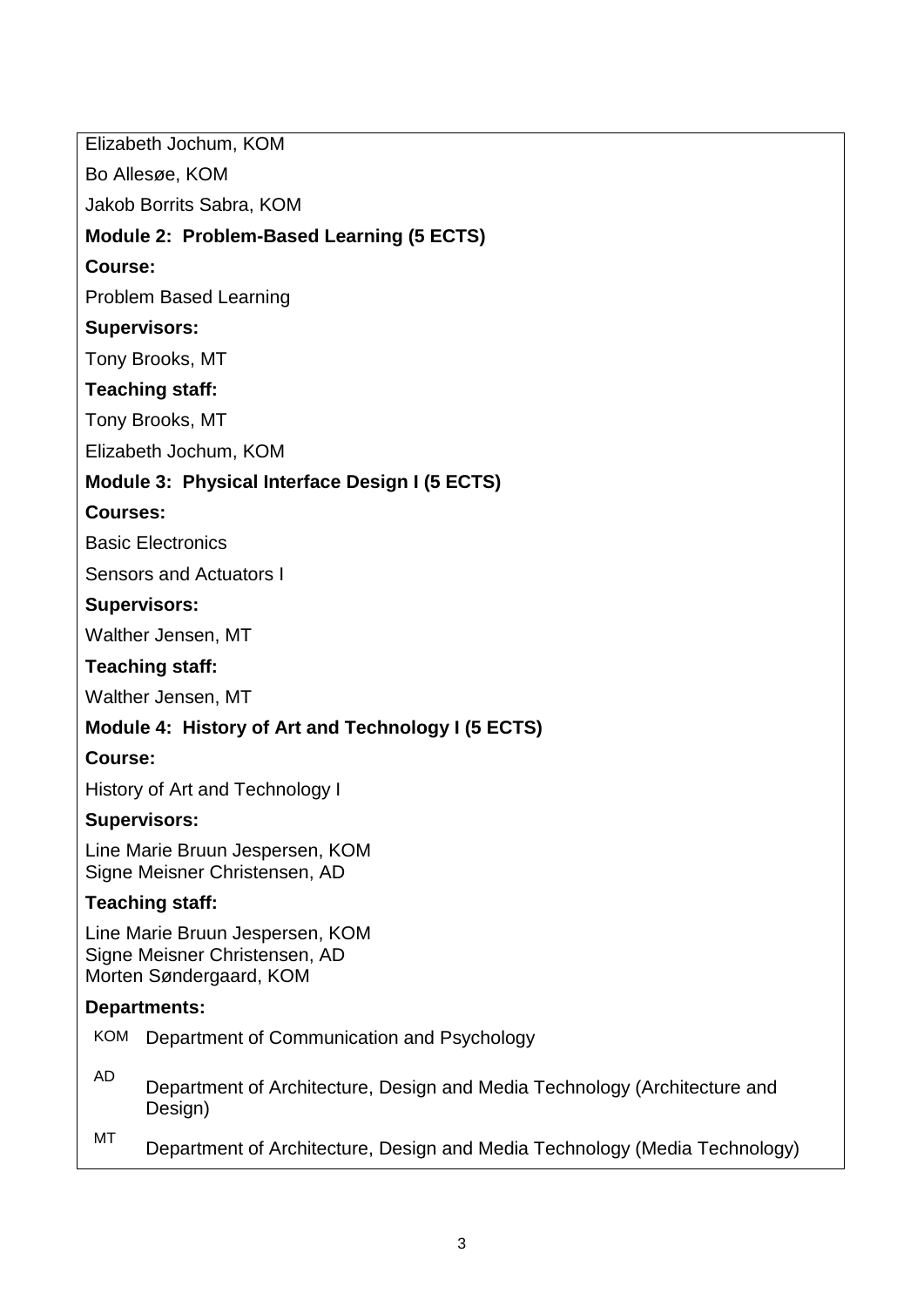## BYG Department of Civil Engineering

## IT IT-support

### **Semester coordinator and secretary assistance**

**Semester coordinator**: Line Marie Bruun Jespersen

**Secretariat assistance**: Anne Nielsen

## **Module description (description of each module)**

## **Module title, ECTS credits**

Sculpture and Technology

15 ECTS

## **Location**

1. Semester

## **Module coordinator**

Line Marie Bruun Jespersen, KOM

## **Type/Method and language**

Group and project work

English

## **Learning objectives:**

The objective of Module 1: "Sculpture and Technology" is to introduce the students to basic problem subjects and solutions in relation to the creation and construction of artefacts, products and installations of sculptural and aesthetic quality.

During this module, students should acquire:

#### Basic **knowledge** about

- physical artefacts, sculptures and sculptural installations
- application of basic technology in connection with the production and use of artefacts
- aesthetic and artistic means of expression, interaction of form and technology and choice of materials
- methods and tools for the creation of a work from idea to completed artefact

**Skills** in

• identifying, formulating, and analyzing an artistic problem within the theme "sculpture and technology" and developing alternative concepts for a selected problem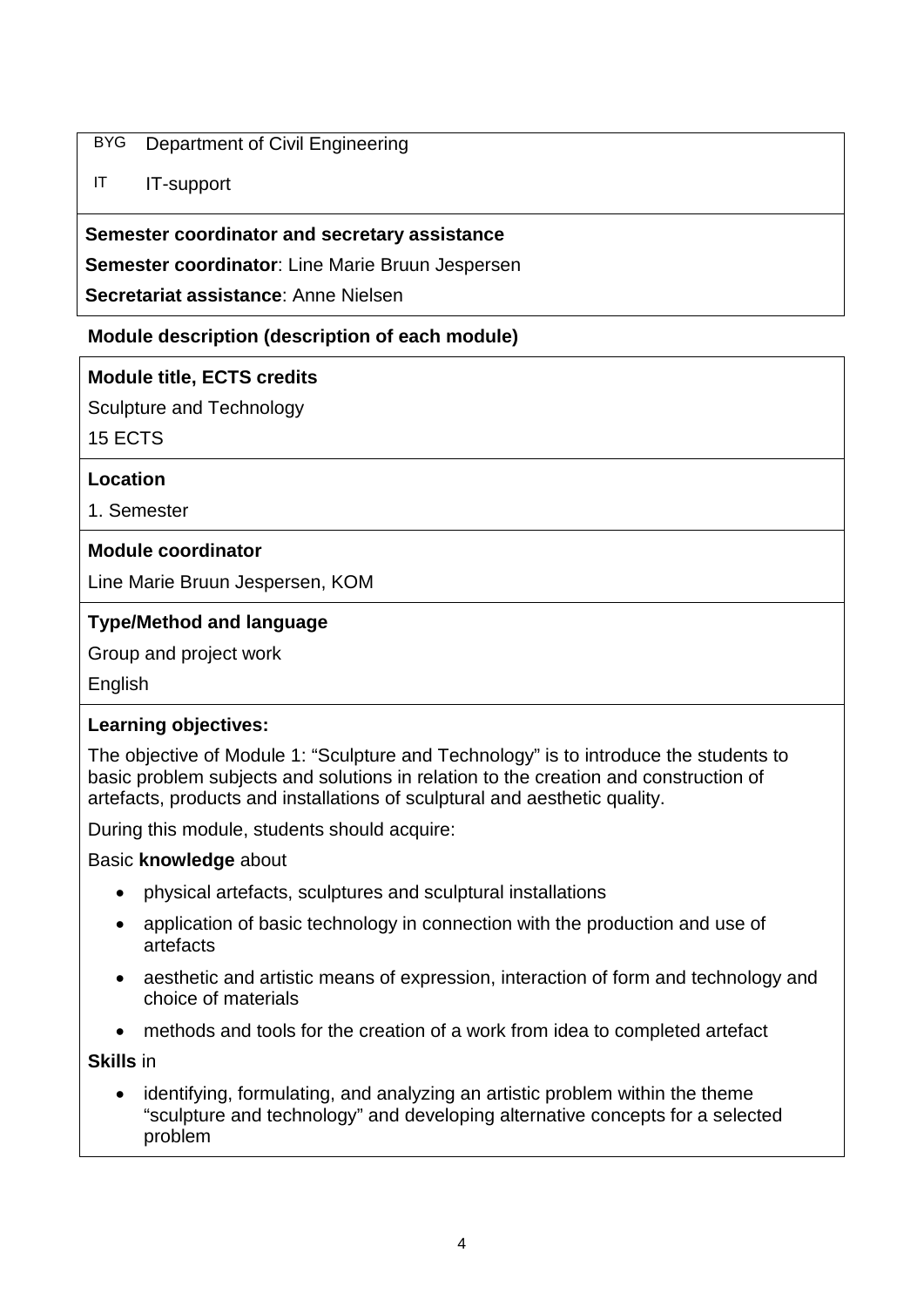- describing and motivating choice of methods in connection with the production of sketches, models and prototypes of artefacts
- identifying, developing and describing artistic ideas and concepts, and the interaction between form and technology, choice of materials and aesthetic expression
- applying appropriate technologies and construction methods in connection with the production and use of artefacts

## **Competencies** in

- describing and analyzing physical artefacts, sculptures and sculptural products
- producing conceptual suggestions of artefacts with artistic quality
- developing practical skills regarding aesthetics and artistic idioms
- describing the completed product in texts, diagrams, drawings, and models, and communicating this in a project report, portfolio, etc.

## **Academic content**

In this module, students work with basic theories and practical methods in regard to the creation of sculptures and sculptural installations and the design of physical artefacts as an aesthetic manifestation. Using materiality as a point of departure, students work with basic principles of form, tactility, structure, composition and artistic expression. Students experiment with a variety of materials and basic technologies in connection with the design and creation of physical artefacts. Students work theoretically and experimentally with a variety of formal, static and dynamic principles, and contexts of use.

## **Scope and expected performance**

15 ECTS credits. 1 ECTS credit = 27,5 hours of work. 15 ECTS = 412,5 hours of work consisting of preparation for course sessions, course participation, group work, exercises, counselling and exams.

## **Module activities (course sessions etc.)**

## **Description of the semester project**

The semester theme of the first semester is "Sculpture and Technology".

This semester focuses on intersections between sculpture and technolog whilst the semester project aims at the creation of a sculptural artefact, which include both features of movement and sound.

During the semester, the students will participate in a series of courses, that are designed to support the project work. The courses in the semester will introduce various materials, different construction methods, various forms of technology that can be included to create dynamic effects as well as different ways to include sound as a significant part of an art work.

As part of the courses offered in the semester, the students will carry out three larger experiments that are designed to give hands-on experiences with sculptural objects, sound and movement. The three experiments are: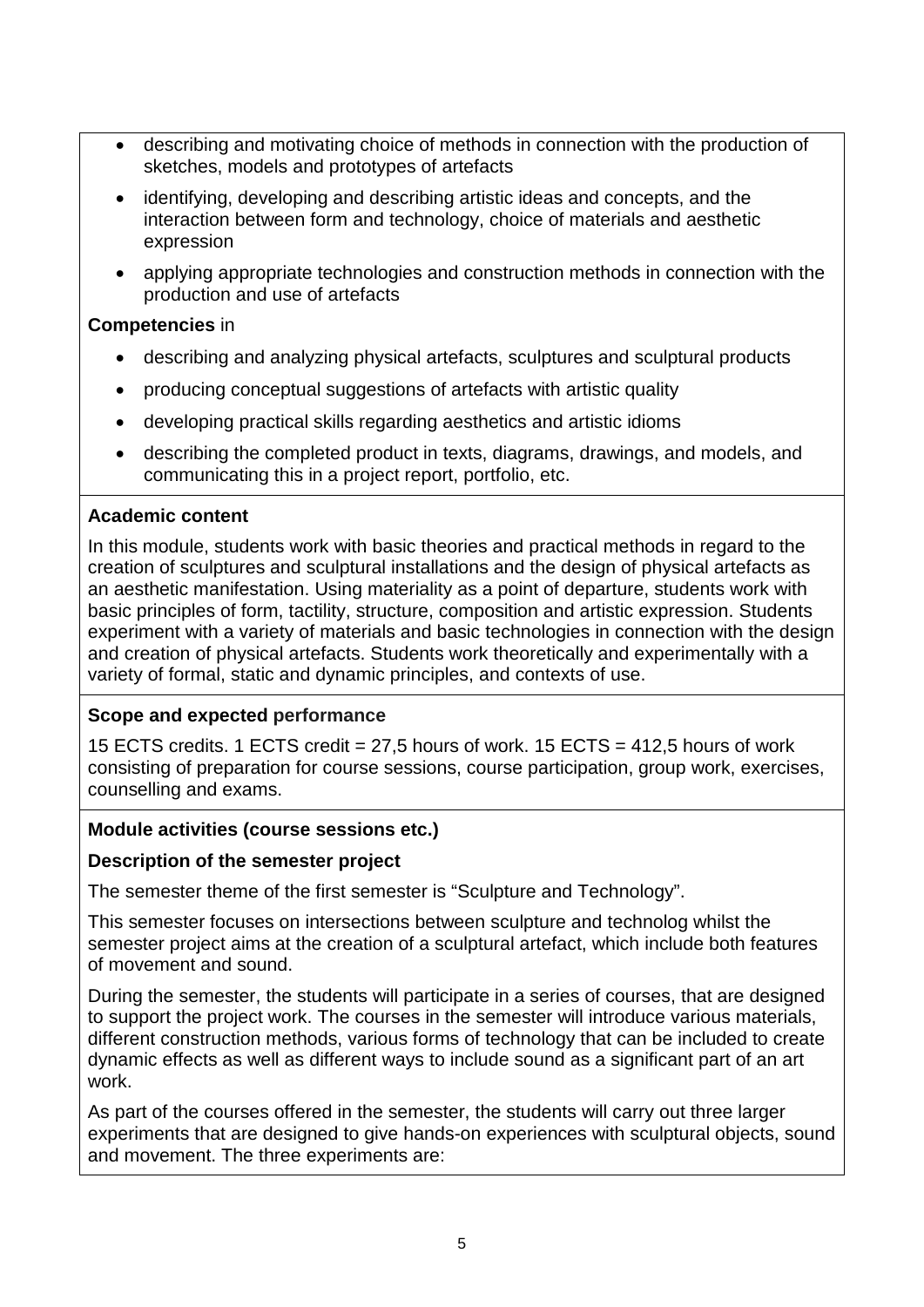- 1. A concrete sound art composition (part of Artistic and Academic Methodology I)
- 2. A mobile (part of Materials, Structure, Composition)
- 3. A machine/circuit that generate sound (part of Physical Interface Design).

Each of these experiments will be described in more detail in the courses. The experiments must be considered as research for the semester project, and you must account for how you use results and learning outcomes from the three experiments in the semester project in the "Design" section of the report (see report outline below).

The semester project; a sound sculpture, must live up to the following criteria:

- The sculpture/artifact must include more than one construction principles (carving, modeling, joining, casting)
- The sculpture/artifact must have sound as a significant part of the work.
- The sculpture/artifact must include some form of movement by application of one or more methods for making objects move introduced in the courses
- The sculpture/artifact must be able to be exhibited on 1-4 of the Cube plinths. Each cube measure 40x40cm.

The ways of including moving parts and sound are limited to the technologies and methods taught in the courses.

During the semester the students will present their sound compositions in a concert at Platform 4, the mobiles and the semester projects will be exhibited at the final semester exhibition.

The outline of the semester project report is listed below. Each project group must also produce a short video (max. 2 min.) that document the sound sculpture in action.

## **Report outline:**

## **ABSTRACT**

A short paragraph summarizing the main aspects of the investigation---context, problem, results, and insights.

## **INTRODUCTION**

This is where you set the context for your work. What is the big picture? What is the motivation for investigating this area?

Introduce the theme and general description of the project. What is your project about? What are the main concerns, issues or topics relevant to the theme [PROBLEM AREA]? How does your specific project relate to broader context or art-historical context?

## **PROBLEM STATEMENT**

Here you concisely state what the problem is you are investigating. You may also present a hypothesis to be supported or rejected through your own experiments.

What is your declared problem statement, or problem formulation? What specific aspect do you want to address? Is it a societal concern? Is the problem of a material, environmental, perceptual, psychological, educational, mental or universal state – or more of those combined?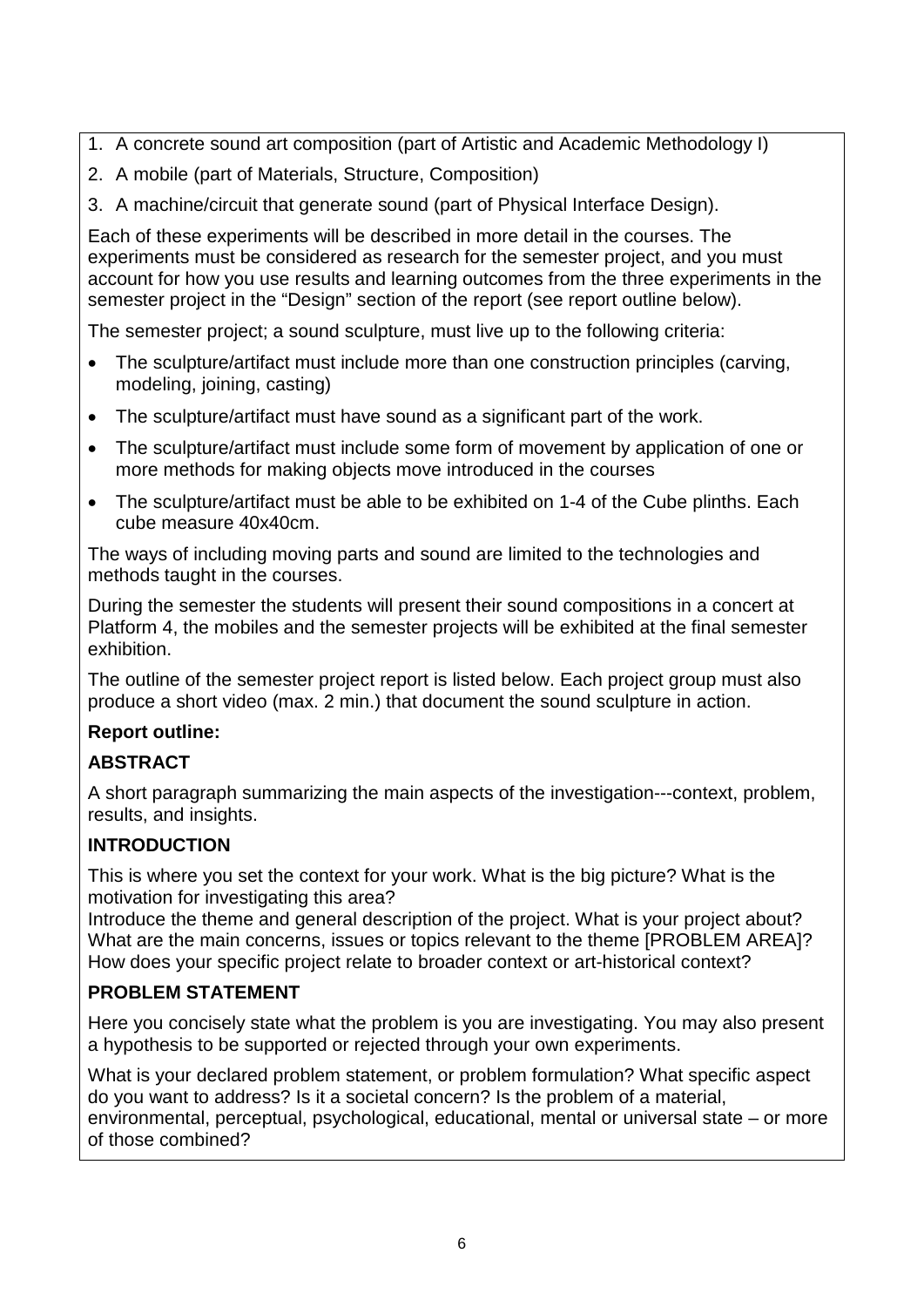## **"State of the Art"**

This should contain previous work in the area you are investigating. This is of major importance in conducting any type of research, academic or otherwise. You should clearly identify antecedents and point out both the importance and shortcomings of each in relation to your own work. Always reference refutable sources (i.e., peer-reviewed journals, books, etc.) and, when possible, primary sources (i.e., the original author of the work) to avoid misinformation. Google and Wikipedia are okay only as starting points.

## **Theory**

What relevant theories have you researched as part of this project? List 3-4 theories or academic sources that will inform your overall research. This can be grounded-theory or state-of-the-art (fr example, interaction design for modern museums). These theories are part of the background research for your project, and will be specific to each group (i.e. not PBL or AAM course literature). How will this ACQUIRED, discipline-specific knowledge help your project and overall research design?

## **DESIGN (incl. Design Process)**

## *Continue to the semester project:*

Here is where you outline your process of creation and the decisions you made along the way. Elaborate on and justify your artistic, aesthetic, and technical choices. Describe your experiment design and any methods you may have used.

It is in this section you include all the research and experiments you carried out during the process, including the experiments in the courses: the concrete sound art composition, the mobile and the assignment in PID. It is important that you show what you have learned from the experiments, and how this learning is informing your final semester project. That means that documentation of the experiments and the results, as well as your reflections on how the learning outcome informs your semester project, must be presented in the report.

Key questions: What were the different processes you went through during this project? What were the most significant methods you used to a) gain knowledge of the topic and the project, b) to design, construct and produce your art project. Do not just describe what you did, but reflect on the iterative design process and the outcomes.

## **IMPLEMENTATION**

How was the final work constructed? Include overall system diagrams and exhibition arrangement. Detail the most important aspects of the implementation and place the rest in the appendix. One should be able to fully and unambiguously re-create your artwork based on the information in this section.

## **ANALYSIS**

Was your work successful? Support this with experimental data. If you made an initial hypothesis, do your observations support or reject it? How do you analyze the data? What do you hope to find out from this study?

## **FUTURE WORK**

Is there anything you could have done better? How? If you were to develop this project more, what would you work on next?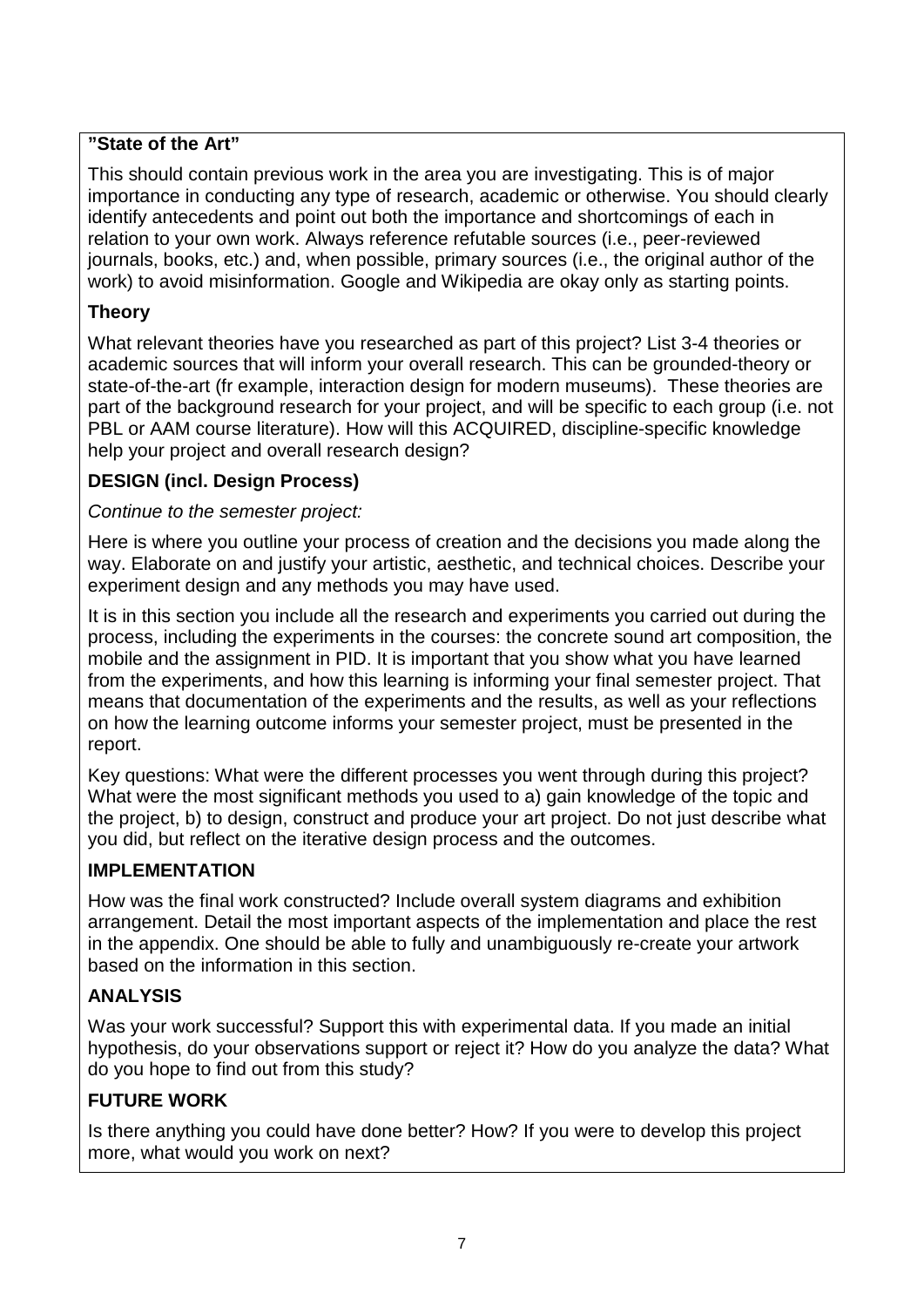## **CONCLUSION**

This is where you bring it all together. It is NOT simply a summary of what you have done-- -that is supplied by the abstract. You should connect all the dots and synthesize new insights here. What are the success criteria? What can others learn from this?

## **BIBLIOGRAPHY**

Bibliography/Reference List

- References used in the project (theory, websites and other artworks)
- Use APA Referencing Style
- All images and figures must be labeled.

## **APPENDIX**

Include all data produced during your investigation. This can include experimentation/observation logs, transcriptions of interviews, survey data, source code, etc. Note that the main text can reference the information in this section.

Include a link to a 2 min video that document your semester project "in action"

All figures, tables, and images in the report must be labeled with a brief description and cited in the main text. You are also required to make a video documentation of the final artifact and hand it in with the report.

All material in the report that is not the original creation of the students in the group must be properly acknowledged by using the APA referencing style. Failure to do this will be considered plagiarism and will lead to immediate failure and possibly also to expulsion from the program.

**Citations/Referencing "APA Quick"** 

**= <http://guides.libraries.psu.edu/apaquickguide/quiz>**

**<http://www.academicintegrity.uoguelph.ca/plagiarism/quiz-citation-and-referencing>**

## **Module 1: Sculpture and Technology (15 ECTS)**

#### **Courses:**

Materials - form, structure and composition

Perception in Theory and Praxis I

Artistic and Academic Methodology I (Creative Methods)

Sketching Techniques I

#### **Supervisors:**

Sandro Masai, KOM

Anca Horvath, KOM

Line Marie Bruun Jespersen, KOM

Signe Meisner Christensen, AD

**Teaching staff:**

Thomas Kristensen, KOM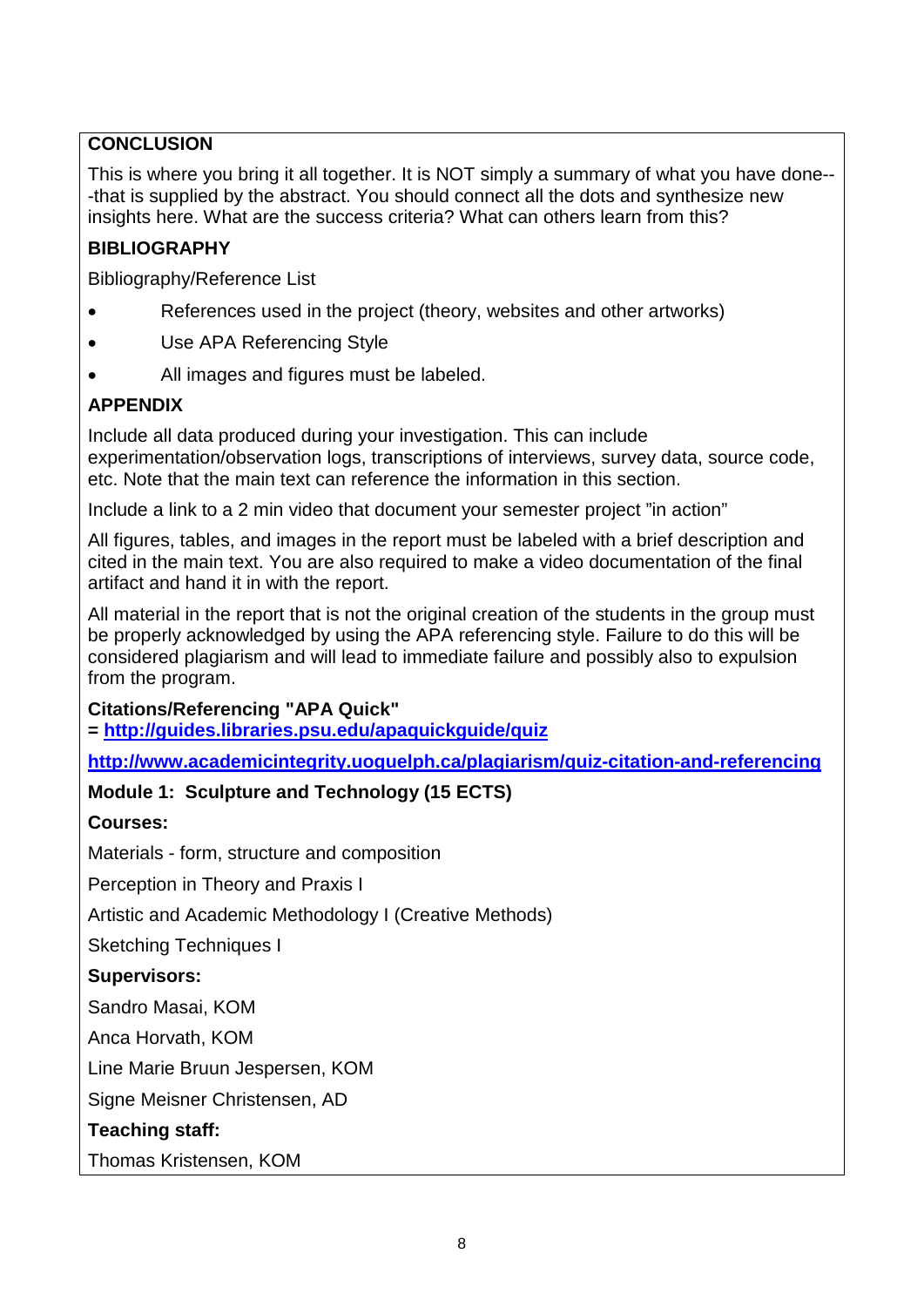Dario Parigi, BYG

Tony Brooks, MT

Walther Jensen, MT

Elizabeth Jochum, KOM

Bo Allesøe, KOM

Jakob Borrits Sabra, KOM

## *Artistic and Academic Methodology I (Creative Methods)*

In this course we will work with sound, through a hands-on creative process in a miniproject. You will learn about how concrete sound has been used historically in art and music, what tools they used in the early days of electronic sound, and how similar techniques have been used today, but with very different aesthetics. Based on what you learn, each of you will compose a concrete sound work, and reflect on your creative process. These pieces will be played in a public concert at the end of the course.

The course will be given in the form of a series of lectures, including an introduction to hands on tools to work with sound. An important part of the course is the individual assignment.

Examination of the course is based on active participation and hand-in of the assignment.

Lecturer: Palle Dahlstedt, Obel Professor in Art & Technology, composer, sound artist and musician.

## Lecture 1

## **Introduction to the history of sound and concrete music**

We will look at how recorded sound became a medium for artistic expression in the early 20th Century, and how the genre of concrete music became an important foundation of electronic music.

|                                                                                                     | Pri. lit.<br>no of<br>p. | Sec.<br>lit. no<br>of p. | Dig.<br>upload |
|-----------------------------------------------------------------------------------------------------|--------------------------|--------------------------|----------------|
| Taylor & Cahen. The History of Sound Art, 2011 (105<br>minutes of audio + PDF booklet infographics) |                          |                          |                |
| Michel Chion. 3 modes of listening, from Audio-Vision,<br>Columbia University Press, 1994, pp.25-34 |                          |                          |                |

## Lecture 2

## **Tools for working with sound, then and now**

Artistic expression is to a large degree shaped by which tools are available - they decide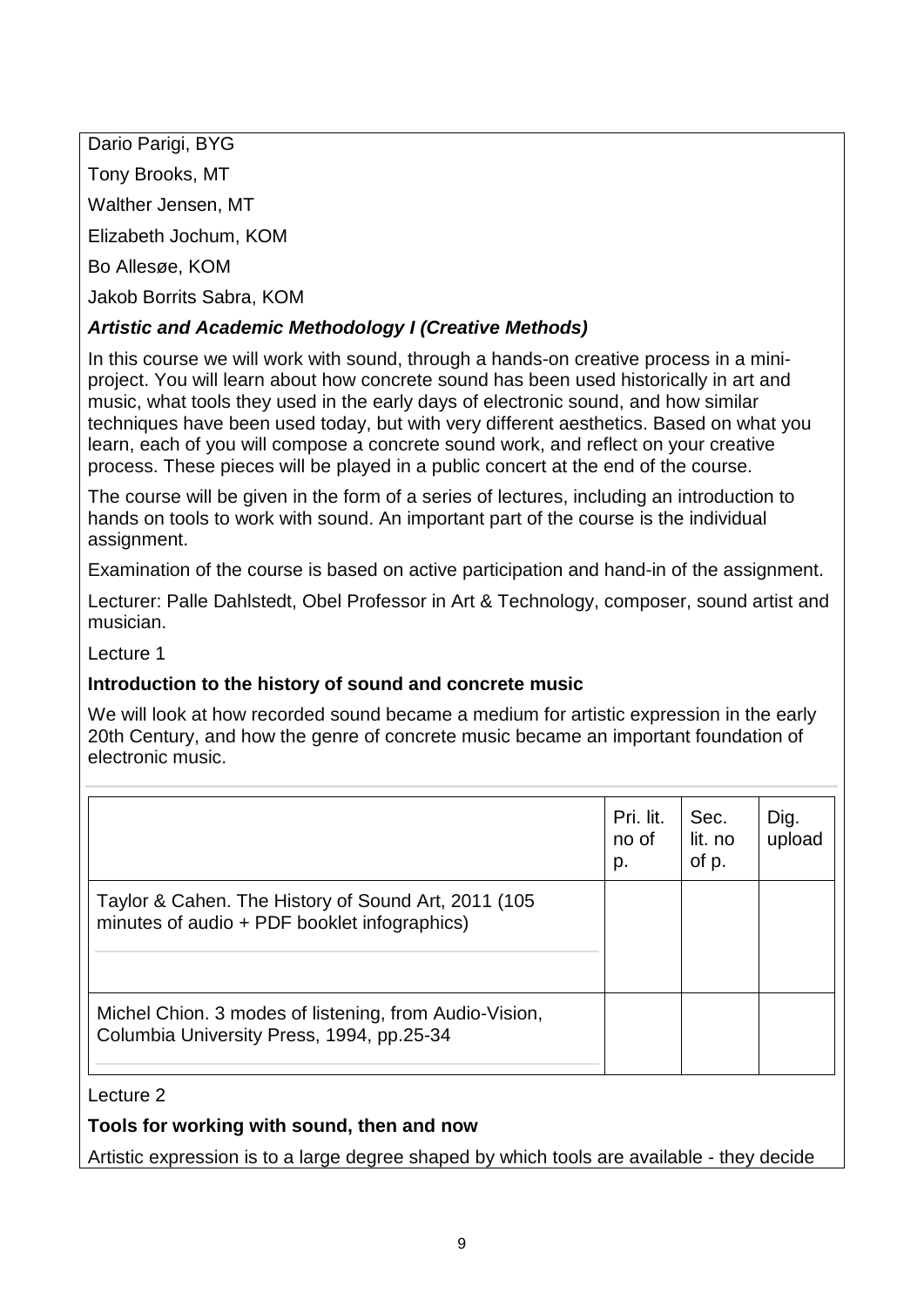what can be done, and how. But this is a spiralling process, since artists exploring new expressions also want new tools. We will look at this process using the history of concrete music as an example, including its more modern offspring genres of sample-based electronica.

|                                                                                                                                                                                                           | Pri. lit.<br>no of<br>p. | Sec.<br>lit. no<br>of p. | Dig.<br>upload |
|-----------------------------------------------------------------------------------------------------------------------------------------------------------------------------------------------------------|--------------------------|--------------------------|----------------|
| D. Teruggi. Technology and musique concrète: the technical<br>developments of the Groupe de Recherches Musicales and<br>their implication in musical composition, Organised<br>Sound 12(3): 213-231, 2007 | 18                       |                          |                |
| Brian Speise. From Grapefruit to Plastic Surgery:<br><b>Experiments in Contemporary Musique</b><br>Concrète, DanceCult 6(1), 2014                                                                         | 9                        |                          |                |

#### Lecture 3

### **Sound recording and editing in practice**

We will look at tools and techniques to record sound, to be able to work with it in a computer. We will also learn basic sound editing, mixing and processing, inpreparation for the individual assignment, which will be handed out in the end of the lecture.

In this lecture, you will work with the free version (demo version) of the audio software **Reaper**, which is available [here.](https://www.reaper.fm/) Please install this prior to the lecture..

|                             | Pri. lit.<br>no of<br>p. | Sec.<br>lit. no<br>of p. | Dig.<br>upload |
|-----------------------------|--------------------------|--------------------------|----------------|
| Reaper and recording basics |                          |                          | X              |
| See Moodle for pdf          |                          |                          |                |

#### Lecture 4

Workshop+presentation

#### **Presentation and Concert**

The public concert will take place at the independent art & performance venue Platform4. Bring all your friends!

#### *Materials – Form, Structure and Composiiton*

Lecture 1

Lecture with exercise

#### **Basic Principles of Equilibrium**

Sculptures has almost never a purely structural intent; however sculptures need to be shaped in certain ways in order to exist as physical objects, and structural and material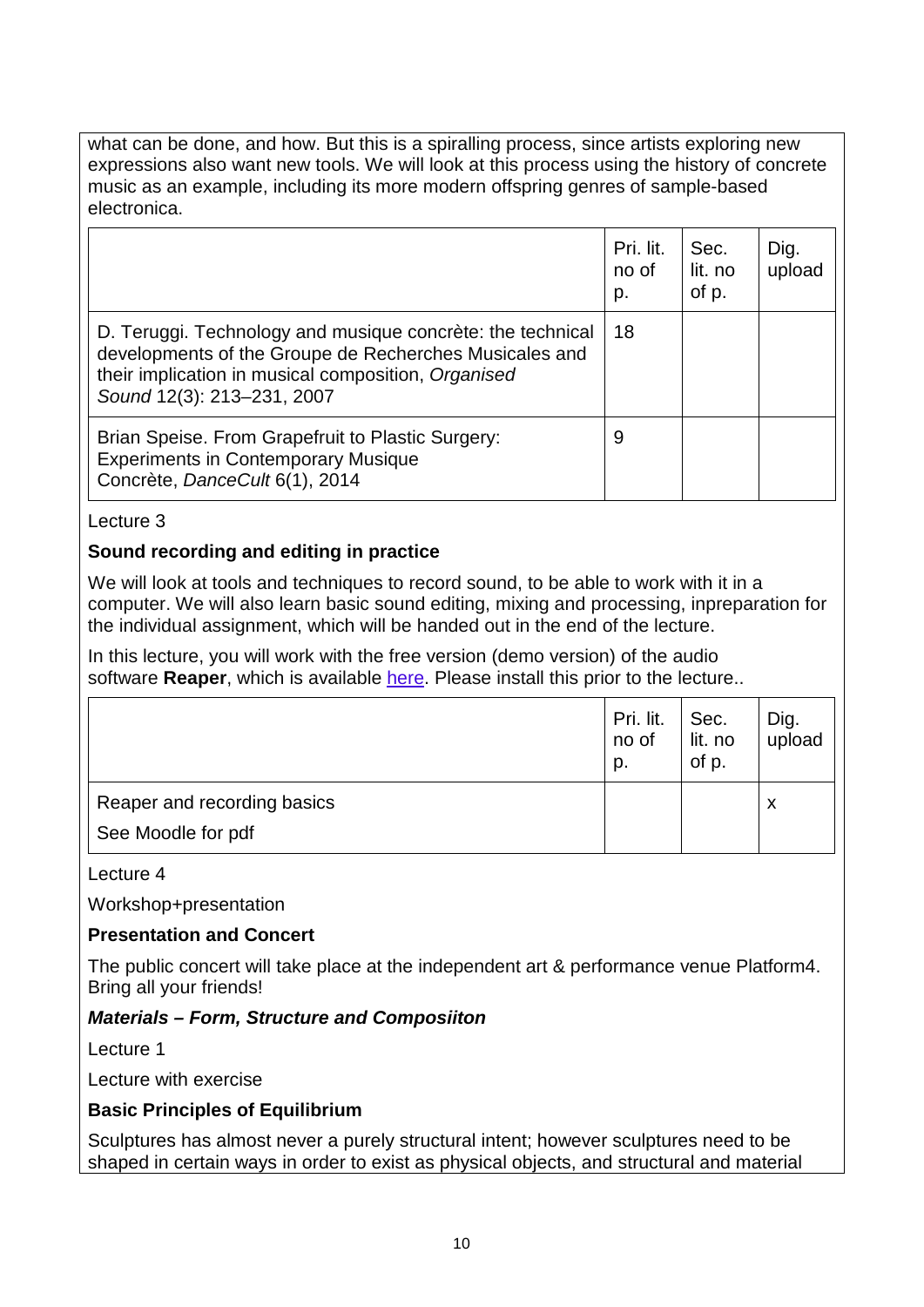limitations could be understood as opportunities for the artistic expression. The lecture introduces fundamental concepts of forces, moments and equilibrium through the use of simple operations and graphic force diagrams. Practical example and exercises will be provided for the application of such concepts in the context of sculpture. Students will be called to create a "mobile", a type of kinetic sculpture based on the principle of equilibrium.

Lecturer: Dario Parigi

Set readings:

|                                                                             | Pri. lit.<br>no of<br>p. | Sec.<br>lit. no<br>of p. | Dig.<br>upload |
|-----------------------------------------------------------------------------|--------------------------|--------------------------|----------------|
| Daniel L. Schodek, 1993, Structure in Sculpture (pages 40-<br>46) [6 pages] | 6                        |                          |                |
| Handouts: lecture slides                                                    |                          |                          |                |
| Daniel L. Schodek, 1993, Structure in Sculpture (pages 72-<br>85)           |                          | 13                       |                |

Lecture 2

## **Introduction to Materials: Metal**

Material properties and crafting techniques have a direct impact on the way the sculptor can work with the material and what forms can be made with it.

The lecture presents the mechanical and physical properties of metals, crafting tools, structural systems, construction details.

Lecturer: Dario Parigi

|                                                                                              | Pri. lit.<br>no of<br>p. | Sec.<br>lit. no<br>of p. | Dig.<br>upload |
|----------------------------------------------------------------------------------------------|--------------------------|--------------------------|----------------|
| Daniel L. Schodek, 1993, Structure in Scupture (pages 242-<br>253) [10 pages]                | 10                       |                          |                |
| Handouts: lecture slides                                                                     |                          |                          |                |
| Deplazes, A., 2005, Constructing Architecture: Materials,<br>Processes, Structures (113-138) |                          | 25                       |                |
| Daniel L. Schodek, 1993, Structure in Sculpture (pages 104-<br>138)                          |                          | 34                       |                |
| Lecture 3                                                                                    |                          |                          |                |
| <b>Introduction to Materials: Wood</b>                                                       |                          |                          |                |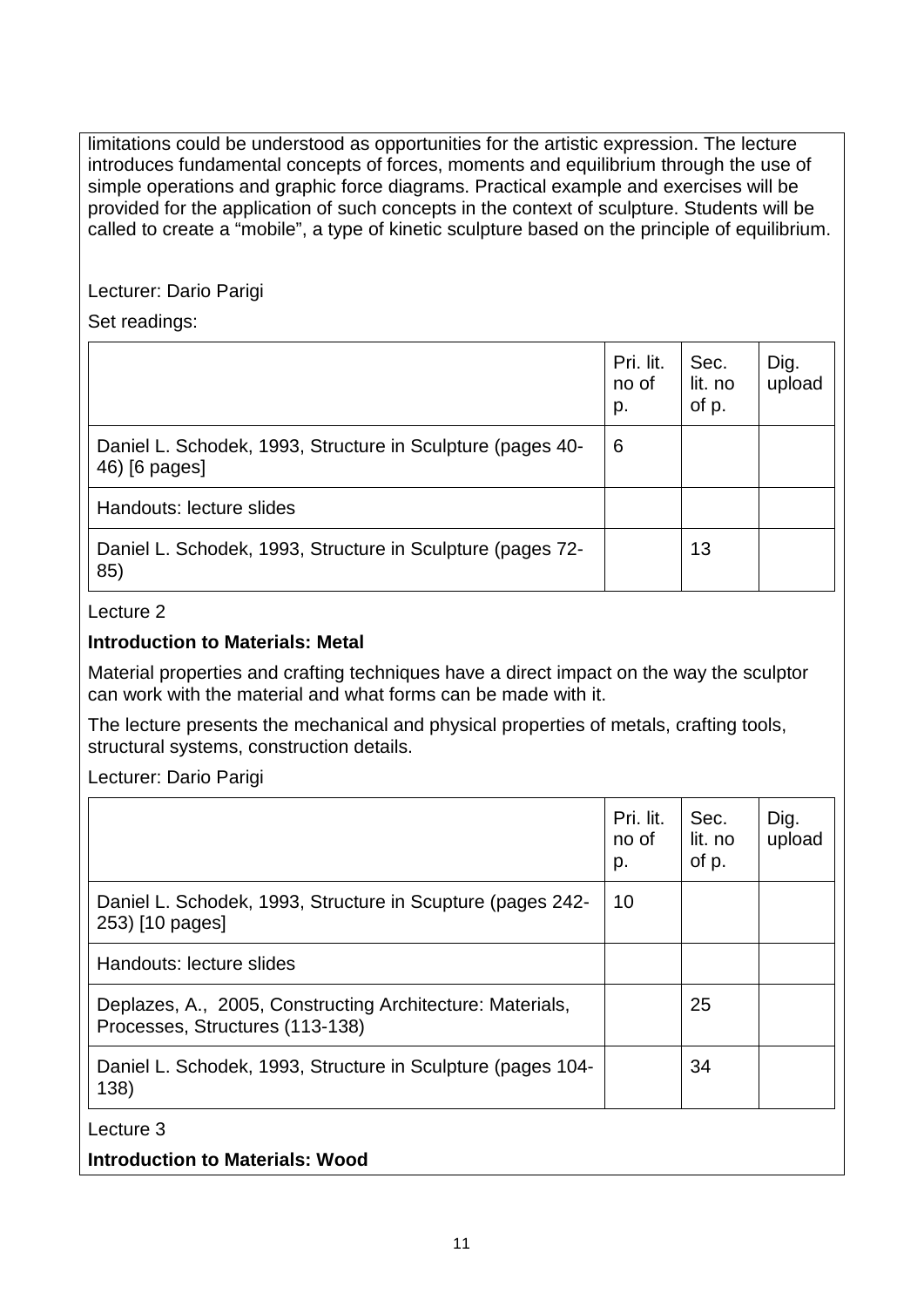The lecture presents the mechanical and physical properties of wood, crafting tools, structural systems and construction details.

Lecturer: Dario Parigi

|                                                                                                  | Pri. lit.<br>no of<br>D. | Sec.<br>lit. no<br>of p. | Dig.<br>upload |
|--------------------------------------------------------------------------------------------------|--------------------------|--------------------------|----------------|
| Deplazes, A., 2005, Constructing Architecture: Materials,<br>Processes, Structures (pages 77-93) | 15                       |                          |                |

#### Lecture 4

Lecture with exercises

### **Balance and Stability - part 1**

A method for the determination of the center of mass of a three dimensional sculpture will be introduced.

Lecturer: Dario Parigi

|                                                                              | Pri. lit.<br>no of<br>p. | Sec.<br>lit. no<br>of p. | Dig.<br>upload |
|------------------------------------------------------------------------------|--------------------------|--------------------------|----------------|
| Daniel L. Schodek, 1993, Structure in Sculpture (pages 46-<br>71) [25 pages] | 25                       |                          |                |
| Handouts: lecture slides                                                     |                          |                          |                |

Lecture 5

Lecture and laboratory work

#### **Introduction to Materials: Concrete**

The lecture presents the mechanical and physical properties of concrete, crafting tools, techniques and construction details.

The task for preparation of the concrete workshop will be introduced.

Lecturer: Dario Parigi

|                                                                                                             | Pri. lit.<br>no of<br>p. | Sec.<br>lit. no<br>of p. | Dig.<br>upload |
|-------------------------------------------------------------------------------------------------------------|--------------------------|--------------------------|----------------|
| Deplazes, A., 2005, Constructing Architecture: Materials,<br>Processes, Structures (pages 56-76) [20 pages] | 20                       |                          |                |
| Handouts: lecture slides                                                                                    |                          |                          |                |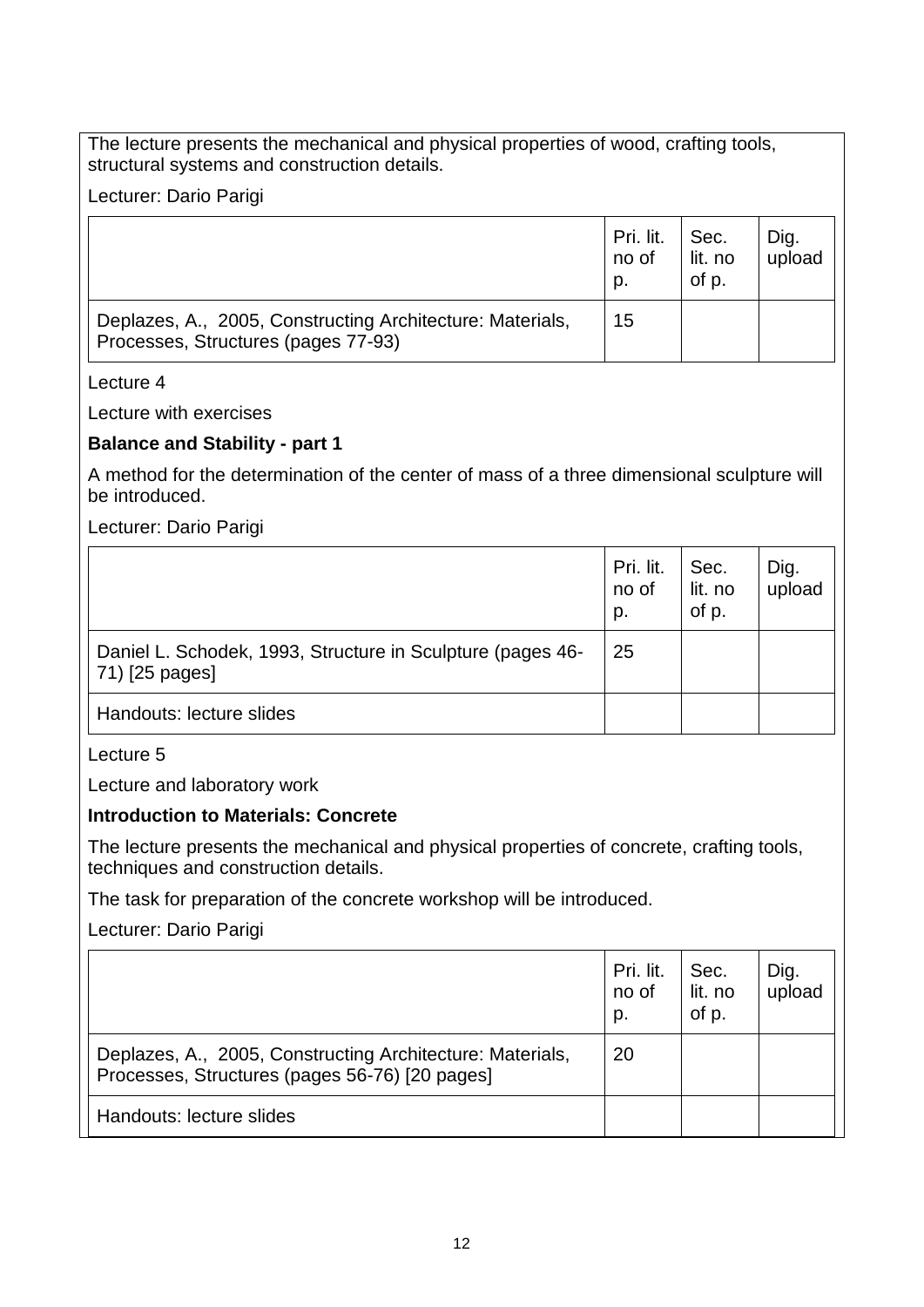| Daniel L. Schodek, 1993, Structure in Scupture (pages 260- | 45 |  |
|------------------------------------------------------------|----|--|
| 265)                                                       |    |  |

#### Lecture 6

### **Balance and Stability – part 2**

A method for the determination of the stability of a structure with both single and multiple supports, either under its own self weight and when subjected to external loads, will be introduced.

Lecturer: Dario Parigi

|                                                                   | Pri. lit.<br>no of<br>p. | Sec.<br>lit. no<br>of p. | Dig.<br>upload |
|-------------------------------------------------------------------|--------------------------|--------------------------|----------------|
| Daniel L. Schodek, 1993, Structure in Sculpture (pages 46-<br>85) |                          |                          |                |
| Handouts: lecture slides                                          |                          |                          |                |

Lecture 7

Workshop

### **Concrete workshop**

The workshop will provide hands-on experience on casting concrete and will constitute a complementary experience to the understanding of the concepts of stability and equilibrium

Lecturer: Dario Parigi

Handouts: lecture slides

Lecture 8

#### **Balance and Movement: Kinetic Sculptures**

Students will be introduced to the kinetic potential of sculpture through an overview of the constraints and mechanisms that can be combined and assembled in order to achieve an artistic expression.

Lecturer(s): Dario Parigi

|                                                                   | Pri. lit.<br>no of<br>p. | Sec.<br>lit. no<br>of p. | Dig.<br>upload |
|-------------------------------------------------------------------|--------------------------|--------------------------|----------------|
| Daniel L. Schodek, 1993, Structure in Sculpture (pages 86-<br>93) |                          |                          |                |
| Handouts: lecture slides                                          |                          |                          |                |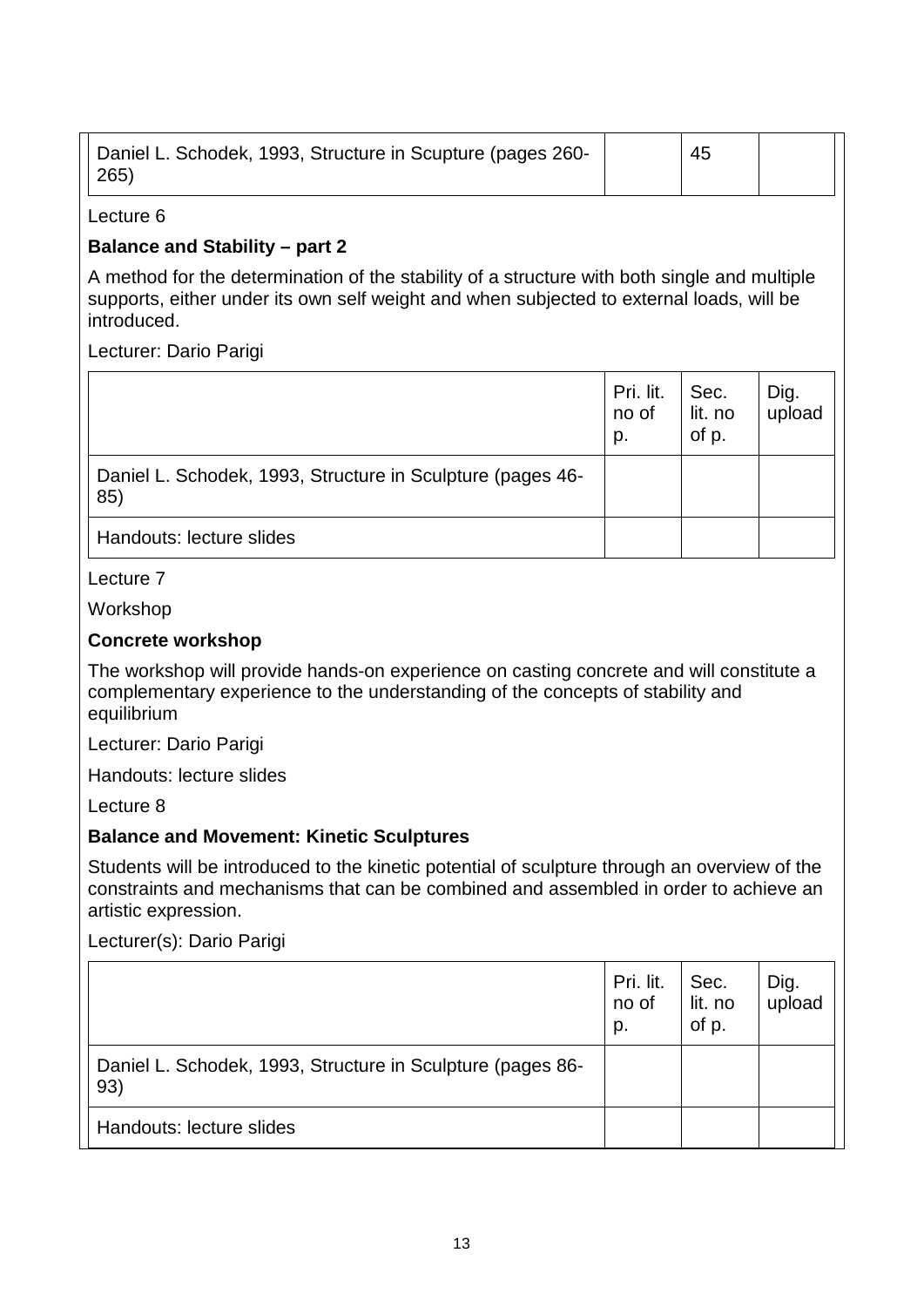## *Perception in Theory and Praxis I*

*Lecturer: Bo Allesøe*

## **Lesson 1+2**

The first two lessons will focus on the relation between perception and its content, i.e. the materials related to visual and tactile perception. We will especially dive into challenges of 1) understanding how these relations obtain, and 2) the means of expressing these relations. Both will support the students in picking materials and objects for the assignment in lesson 3.

The lectures will consist of brief introductions followed by exercises based on the literature, hence familiarizing yourself with the literature is important

|                                                                                                                                       | Pri. lit.<br>no of<br>p. | Sec.<br>lit. n of<br>p. | Dig.<br>upload |
|---------------------------------------------------------------------------------------------------------------------------------------|--------------------------|-------------------------|----------------|
| Fulkerson, M. (2015) Touch. Stanford Encyclopedia of<br>Philosophy,<br>https://plato.stanford.edu/archives/spr2016/entries/touch/     | 13                       |                         |                |
| Gordon, I. (2004). Theories of Visual Perception, 3rd. ed.<br>Hove and New York: Psychology Press, ch. 2,4,5 (7-54; 73-<br>142) 44+69 | 113                      |                         |                |
| Wade, N.J. and Swanston, M. (2004). Visual Perception – an<br>introduction. Hove and New York: Psychology Press. Chap.<br>1, pp. 1-32 |                          | 32                      |                |
| Total                                                                                                                                 | 126                      |                         |                |

## **Lesson 3**

The goal of this lesson is to introduce to Gibson's concept of affordance, as well as a new theory of perception called enactivism. Chapter 8 of Gibson (1979) is required reading here.

The students will be introduced to an environmental assignment they will have to present in lesson 4

|                                                                                                  | Pri. lit.<br>no of<br>p. | Sec.<br>lit. n of<br>p. | Dig.<br>upload |
|--------------------------------------------------------------------------------------------------|--------------------------|-------------------------|----------------|
| Gibson, J. J. (1979). Ecological Approach to visual<br>perception. London: Routledge, Chapter 8. | 40                       |                         |                |
| Noe, A. (2016) Strange Tools: Art and human nature. Hill<br>and Wang.                            | App.<br>20 p.            |                         |                |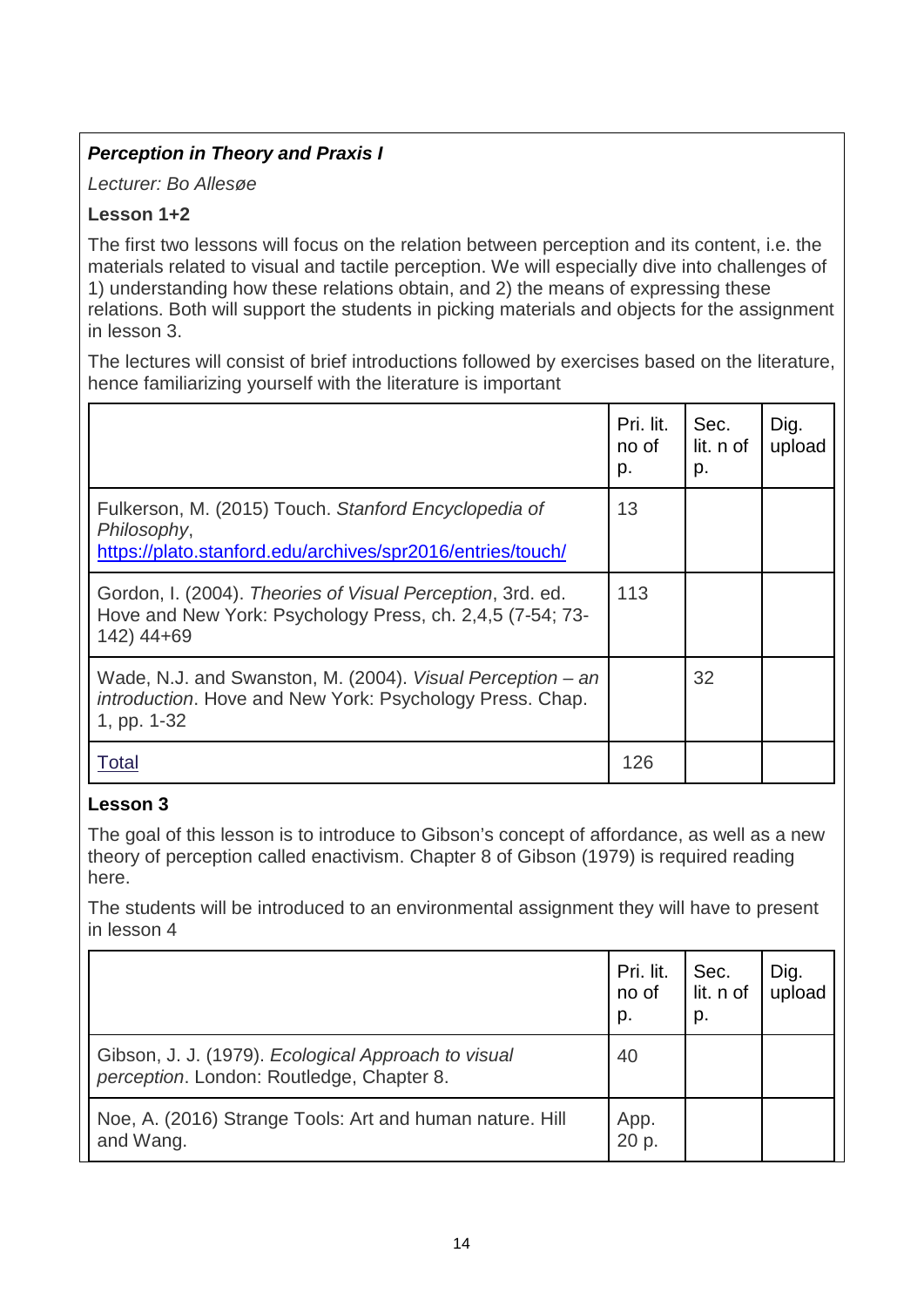|--|--|--|--|--|

#### **Lesson 4**

This lesson will consist of student presentations and a recap of their experience working with theories of perception in practice. A perspectivation towards working with perception in student semester projects will be made.

|                                                                                           | Pri. lit.<br>no of<br>p. | Sec.<br>lit. n of upload<br>p. | Dig. |
|-------------------------------------------------------------------------------------------|--------------------------|--------------------------------|------|
| Ingold, T. (2007). "Materials against<br>Materiality" Archaelogical Dialogies 14(1): 1-16 | 16                       |                                |      |
| Total                                                                                     | 16                       |                                |      |

## **Sketching Techniques I**

The purpose of the course is to introduce the students to basics in visual graphical representation and communication using analogue and digital sketching approaches, tools and techniques.

The course is comprised of two full days lecture and workshop days. On the first day of the course students will first and foremost be introduced to a brief history of virtual representation, representation as field and craft, and contemporary modern day visual communication strategies relevant for communicating project ideas to todays audiences, both through printed and digital media. Focus will be exercises and workshops on reading spatial drawings and sketching through early phases of a design or ideation process, relevant to the artwork and design work currently set for the students.

During the second day of the course, the focus will shift from drawing and sketching on paper, to digital virtual environments, introducing the HTC VIVE head-mounted virtual reality set. Students will learn how to sketch and animate their ideas into experiences in a virtual environment.

Lesson 1

Lecture + exercises

## **Graphical Spatial Representation**

Lesson 1 will introduce the students to sketching as a communicative tool in art and spatial design, following Francis D.K Chings principles of Form and Space. The students will learn projection drawing in architecture and spatial design, how to read plan drawings, elevation drawings, section cuts and how they are constructed. This to help them later on, as they will engage in drawings for exhibition designs, scale and placement of artifacts and interior maps.

## Lecturer: Jakob Borrits Sabra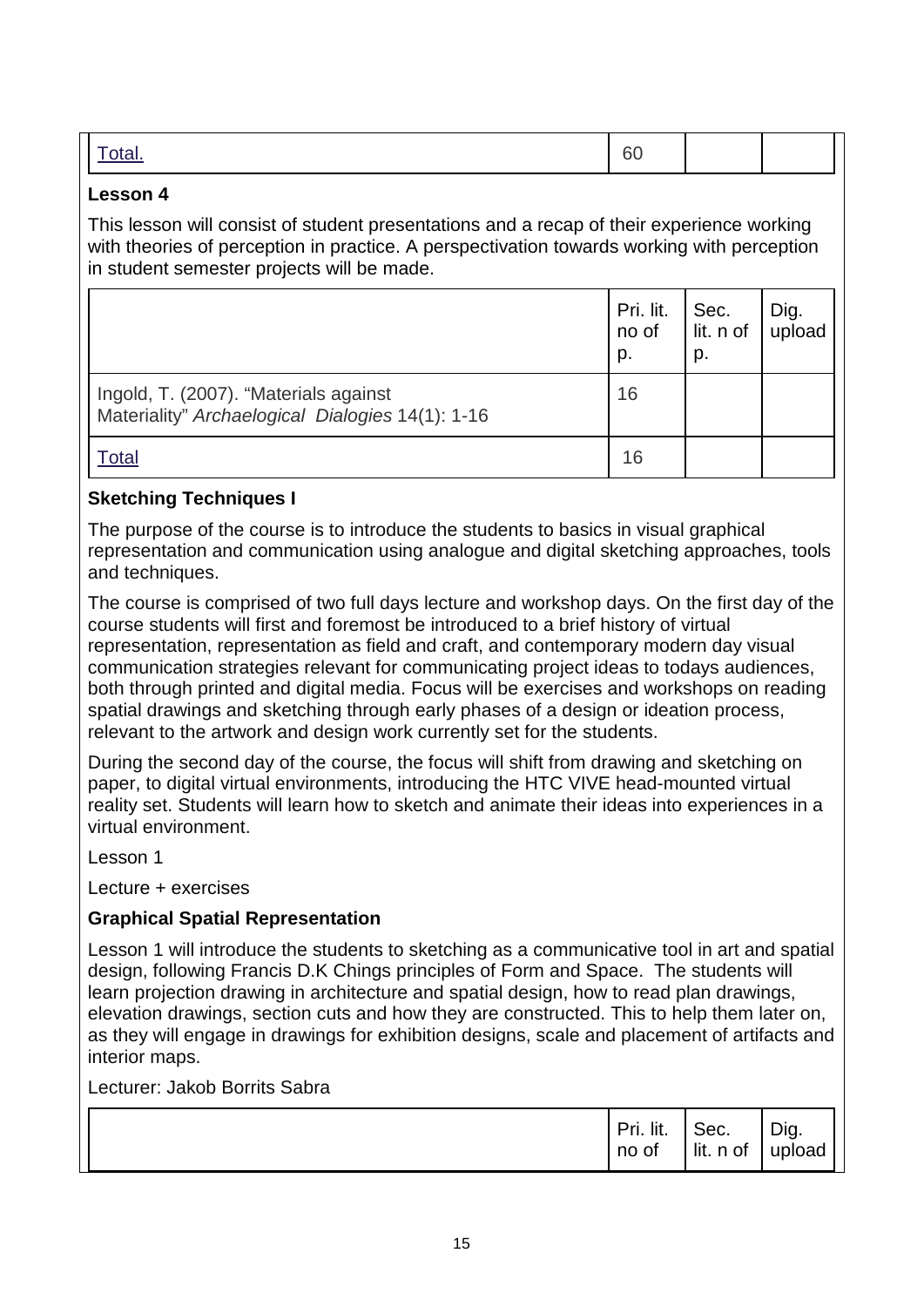|                                                                                              |        | p. |  |
|----------------------------------------------------------------------------------------------|--------|----|--|
| Francis D.K.Ching: Architeture, Form, Space and Order, 3rd<br>Edition, pp. $2-30 + 96-103$ . | $28+7$ |    |  |
|                                                                                              | 35     |    |  |

Lesson 2

Lecture + exercises

### **Graphical Spatial Representation**

Following Bill Buxtons principles in "Sketching User Experiences: getting the design right and the right design", lesson 2 will introduce Sketching as a tool for ideation ahead of prototyping, and a way to test the design of user experiences. This lesson will both hold theoretical concepts as well as more practical sketching exercises.

Lecturer: Jakob Borrits Sabra

|                                                                                                                                  | Pri. lit.<br>no of p. | Sec.<br>lit. n of<br>p. | Dig.<br>upload |
|----------------------------------------------------------------------------------------------------------------------------------|-----------------------|-------------------------|----------------|
| Bill Buxton: Sketching User Experiences - Getting the<br>design right and the right design, pp. $105-115 + 139-143 +$<br>299-309 | $10+4+10$             |                         |                |
| Total                                                                                                                            | 24                    |                         |                |

#### *Lesson 3+4*

*Lecture + exercises*

#### **VR Sketching**

During lesson 3 and 4, students will be introduced to VR and Sketching in a VR environment using Tiltbrush and HTC VIVE VR equipment.

The students will be introduced to sketching from the perspective of virtual reality and digital user environments using TILTBRUSH for HTC VIVE. The students will draw and sketch through motions in accordance with their semester assignments.

The lessons will prepare for following lessons on more advanced VR sketching.

Literature:

|                                                                      | Pri. lit.<br>no of<br>p. | Sec.<br>lit. n of<br>p. | Dig.<br>upload |
|----------------------------------------------------------------------|--------------------------|-------------------------|----------------|
| <b>VIVE Tutorial:</b><br>https://www.youtube.com/watch?v=a27UPxbtWr0 |                          |                         |                |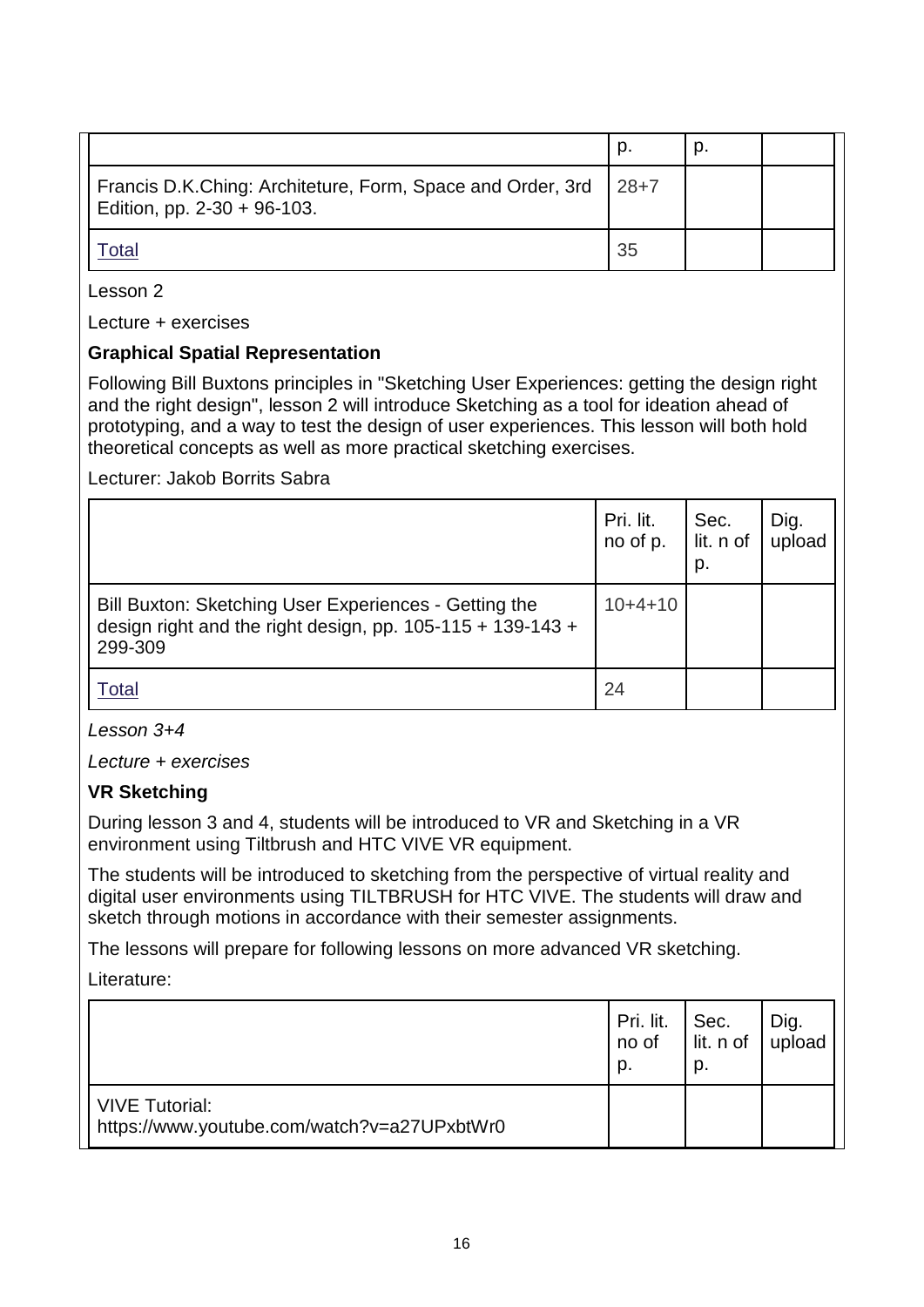| VIVE SETUP: https://www.vive.com/us/setup/                                     |  |  |
|--------------------------------------------------------------------------------|--|--|
|                                                                                |  |  |
| <b>VIVE TILTBRUSH</b><br>TUTORIAL: https://www.youtube.com/watch?v=R6iQqtRjUrE |  |  |
| Total                                                                          |  |  |
| Lecturer: Jakob Borrits Sabra                                                  |  |  |

### **Examination**

An internal combined written and oral examination in **Module 1: "Sculpture and Technology"** (Skulptur og teknologi).

The examination will take the form of a conversation between the students, the examiner and another examiner on the basis of the project report or portfolio prepared by the student(s) as well as the product created by the students. The project exam will also address other content from the module courses.

### **Form of examination**: b)

Number of pages: the written work must not exceed 10 pages per student (15 pages in the case of individual reports).

Duration of examination: 20 minutes per student and 10 minutes for assessment and communication of grades per group, however, the duration of the examination is maximum 2 hours.

**Evaluation**: Grading according to the 7-point scale.

Proportional weighting: An aggregate grade is awarded for the artefact, the written and oral performances.

The assessment results in an individual grade.

Credits: 15 ECTS

The written report, the product and the oral examination should demonstrate that the student has fulfilled the objectives outlined above.

## **Module description (description of each module)**

#### **Module title, ECTS credits**

Problem Based Learning

5 ECTS

#### **Location**

1. Semester

#### **Module coordinator**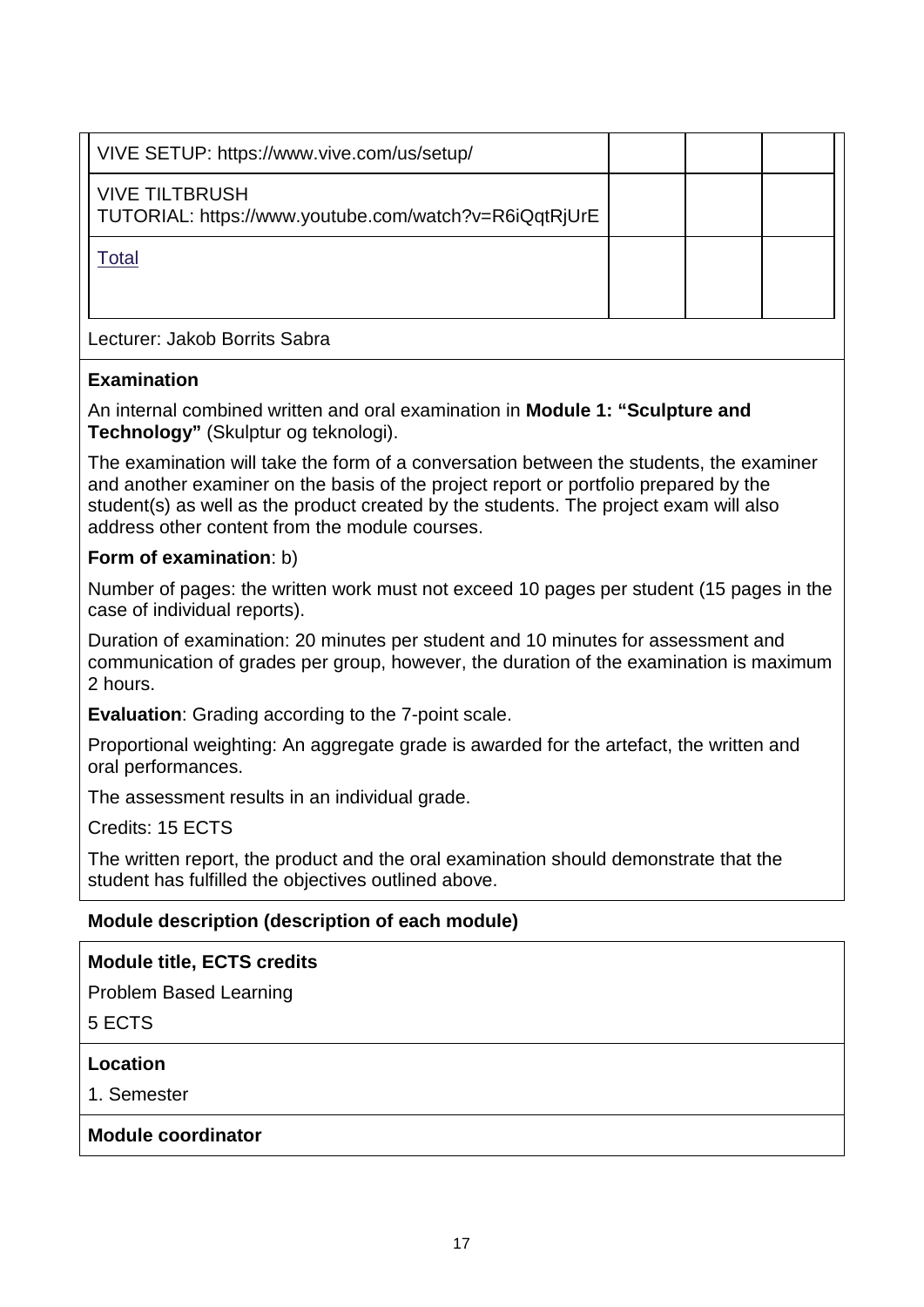Tony Brooks

## **Type/Method and language**

Group work

English

## **Learning objectives:**

During this module, students should acquire:

## Basic **knowledge** about

- problem-based learning and project work
- the importance of choice of methods
- the application of technological means and materials

## **Skills** in

- identifying and formulating an artistic problem within the areas art and technology
- describing and validating choice of methods for solving a defined problem
- collecting and applying relevant knowledge in relation to a defined problem
- finding and applying practical solutions

## **Competencies** in

- structuring and reflecting on a problem-based project process
- participating in professional and interdisciplinary and intercultural collaboration in order to solve a defined problem.

## **Academic content**

This module consists of an introduction to the main constituents of art and technology projects: problem-based learning and project work including statement of problem, artistic practice, academic methods and technological means. Furthermore, the module introduces group work and supervision. The module is arranged as a minor project including lectures and workshops.

## **Scope and expected performance**

5 ECTS credits. 1 ECTS credit = 27,5 hours of work. 5 ECTS = 137,5 hours of work consisting of preparation for course sessions, course participation, group work, exercises, counselling and exams.

## **Module activities (course sessions etc.)**

## Description:

Group forming is a key PBL aspect and this will be in focus on the first meeting. Students are requested to prepare by (1) selecting and bringing their own art (self-created) example to share with peers via an "elevator pitch" presentation (approximate 2 minutes); (2) prepare text/image for creating a brief profile on themselves and their art and technology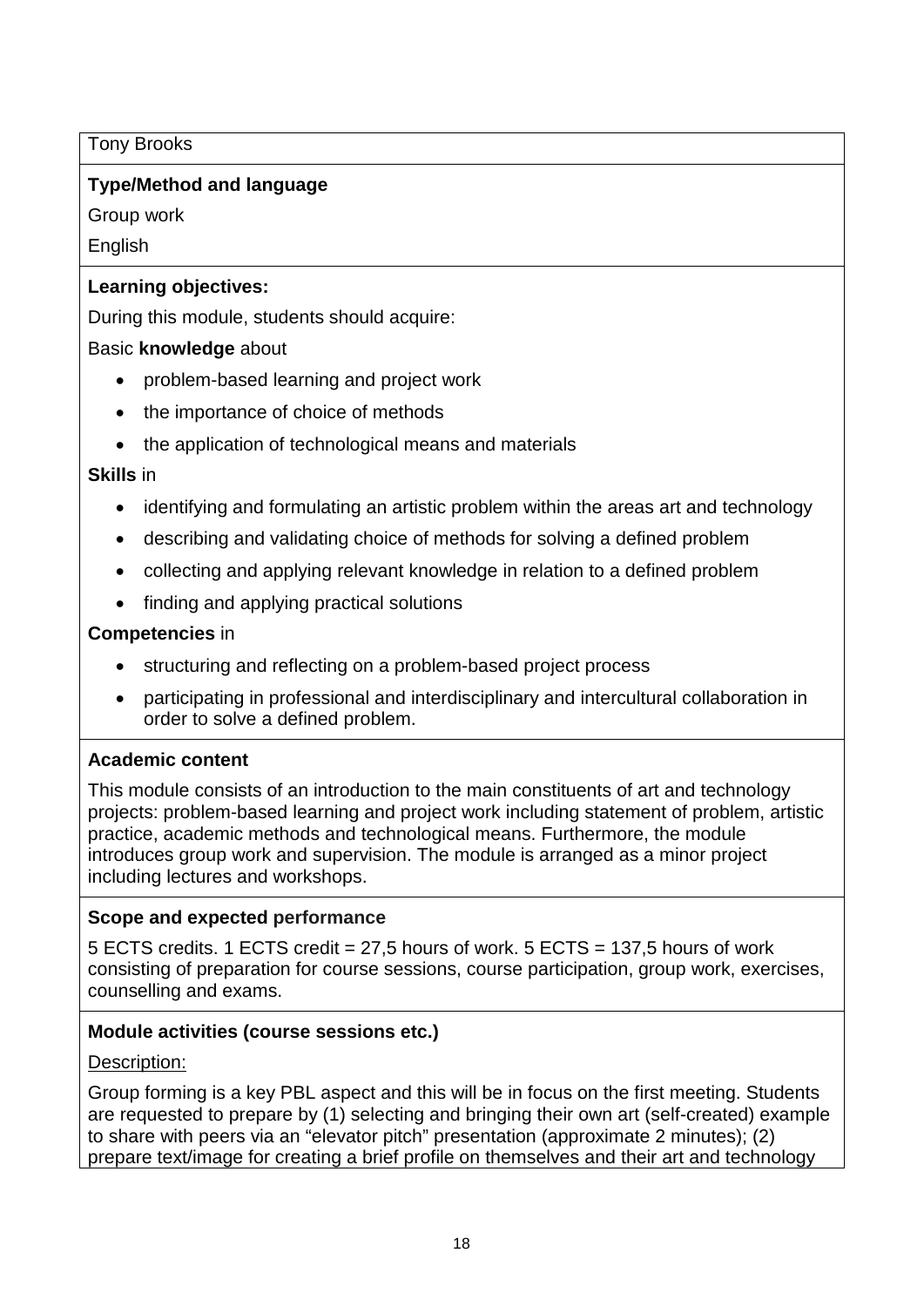interest - online link will be given; (3) All students will meet all others in semester in a round table activity so students should think and prepare what they would like to say about themselves to peers.

In this module students work in groups on a mini(micro)-project resulting in a group poster and group oral/slide presentation (e.g. Powerpoint). These will all be exhibited/presented at a seminar event with an audience of peers and staff.

Following the seminar students individually write a short 2-3 page text document (report) in the form of an essay informing on their individual process analysis where each student analyzes/reflects on the way they structured and managed the processes in the actual project.

The text documentation should be uploaded by each student for examination at the AAU digital exam resource.

## *Project Detail:*

*Poster*: Each student group will receive a specific PBL topic that they are tasked to research and communicate via creation of a poster (detail given in lecture 1). Posters from all groups cumulate to become a 'jigsaw' of what constitutes PBL and will, as a printed outcome, be mounted and exhibited and presented by each group alongside a seminar planned for 18th September afternoon. At the event, each group should stand by their poster and present it and answer questions from guest audience members.

*Oral/slide presentation*: The groups will, in addition to the poster, each create a presentation (e.g. PPT/Prezi/etc). Slides inform of the group's PBL topic and its relation to PBL generally (holistically). Presentation slides complement/support the oral presentation. Presentations combine to be a seminar that takes place immediately following the exhibition/poster session (after a break) - (detail given in lecture 1).

*Seminar:* Senior students, ArT staff, and PBL staff etc are invited to attend to offer feedback comments and discussion points on the posters and presentations to support student PBL learning.

All students are required to know all aspects of PBL not only their specific topic to be able to input (comments with reflection and critique) to presentations and posters of other groups.

## *Report detail:*

In the report students' individually and independently document their own process in a descriptive way alongside reflections that are more analytical on how PBL-theory and concepts were applied in order to explain the reasoning behind decisions when planning, organizing, and implementing the process. Reflections and self-critique to explain successes, challenges, and problems are expected alongside how these led to learning gain from a knowledge, skill, and competence perspective.

The report assignment is titled as "Process Analysis" with author name and e-mail address. Additionally the group number and names with all e-mail contacts in included for supervisor reference. The report should be written according to the supplied template APA style/format and should be a between 2-3 pages in body text (references and title page are additional).

Reports are uploaded to AAU Digital Exam system by midnight 23rd September. FYI: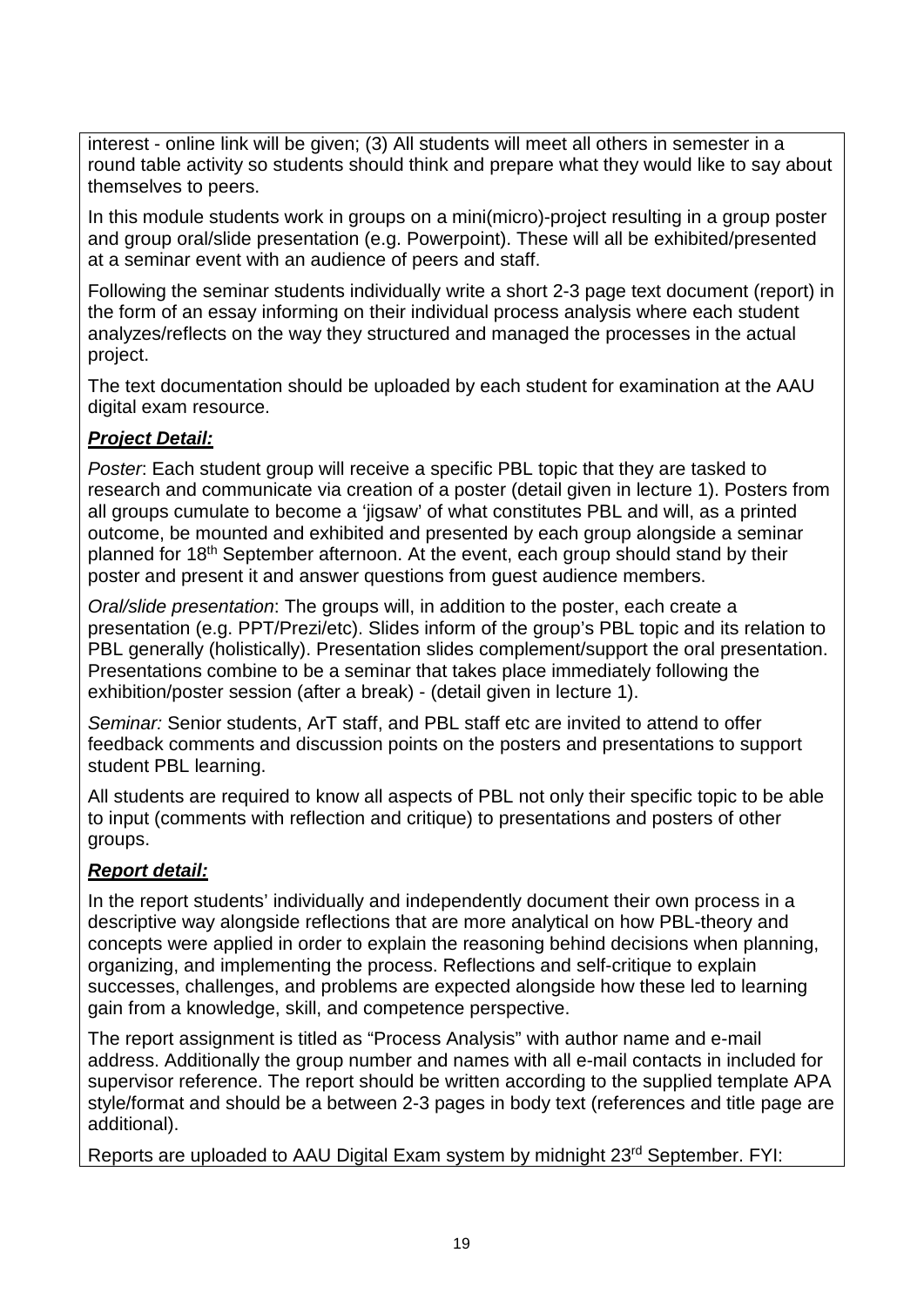Aalborg uses an automatic digital plagiarism checker on uploads.

## *Process detail*:

In this micro-project students work in groups. The group formulates a research question through studying PBL literature holistically and then with a focus specifically to given topic. The title of the group's poster is also the title of their presentation. Each poster and opening presentation slide should have the name of group and members. All members are responsible for the work. Similarly in the oral presentation the work/presentation is equally shared.

The lecturer supervises and supports groups in their project work.

Each group and individual student will receive feedback on poster, presentation performance, and report writing.

Questions can be addressed to <tb @ create.aau.dk> (omitting spaces in address).

## Rationale

The project concept is designed so that students thoroughly explore PBL toward practical outcomes and learn by:-

- Actively researching PBL both holistically and with a specific focus
- Creating a poster as a tangible 'product/outcome' (i.e. using their creative/design/production skills and artistic flair). The posters as a collective from all groups can be considered as a jigsaw metaphor – so all fit as parts to the bigger picture of what PBL constitutes.
- Creating a slide presentation (i.e. using their creative/design/production skills and artistic flair),
- Presenting orally from two perspectives (poster  $+$  presentation  $=$  (1) prepared oral + (2) improvising/'thinking on their feet' to answer questions)
- Textually documenting on process analysis (descriptively and analytically with reflection and critique) - from the lectures (e.g. given content, student own notes, etc.,) and from group/individual self-studies, and from supporting peer/staff input comments at the seminar (which, importantly, should be noted, reflected, and critiqued/discussed upon by the group post seminar to aid PA writing).

## **Problem-based learning [lecturer Tony Brooks (6 lectures)]**.

Lecture 1: PBL Study skills 1: + Overview to the course. Brief history and introduction to AAU PBL. Research-based education. Group forming and use of supervisor. Related artistic practice. Planning and Process

*Literature*

|  | $\sim$<br>lit.<br>no<br>of<br>p. | ∣ Pri   Se<br>C.<br>lit.<br>no<br>of<br>p. | Dig.<br>uploa<br>d |
|--|----------------------------------|--------------------------------------------|--------------------|
|--|----------------------------------|--------------------------------------------|--------------------|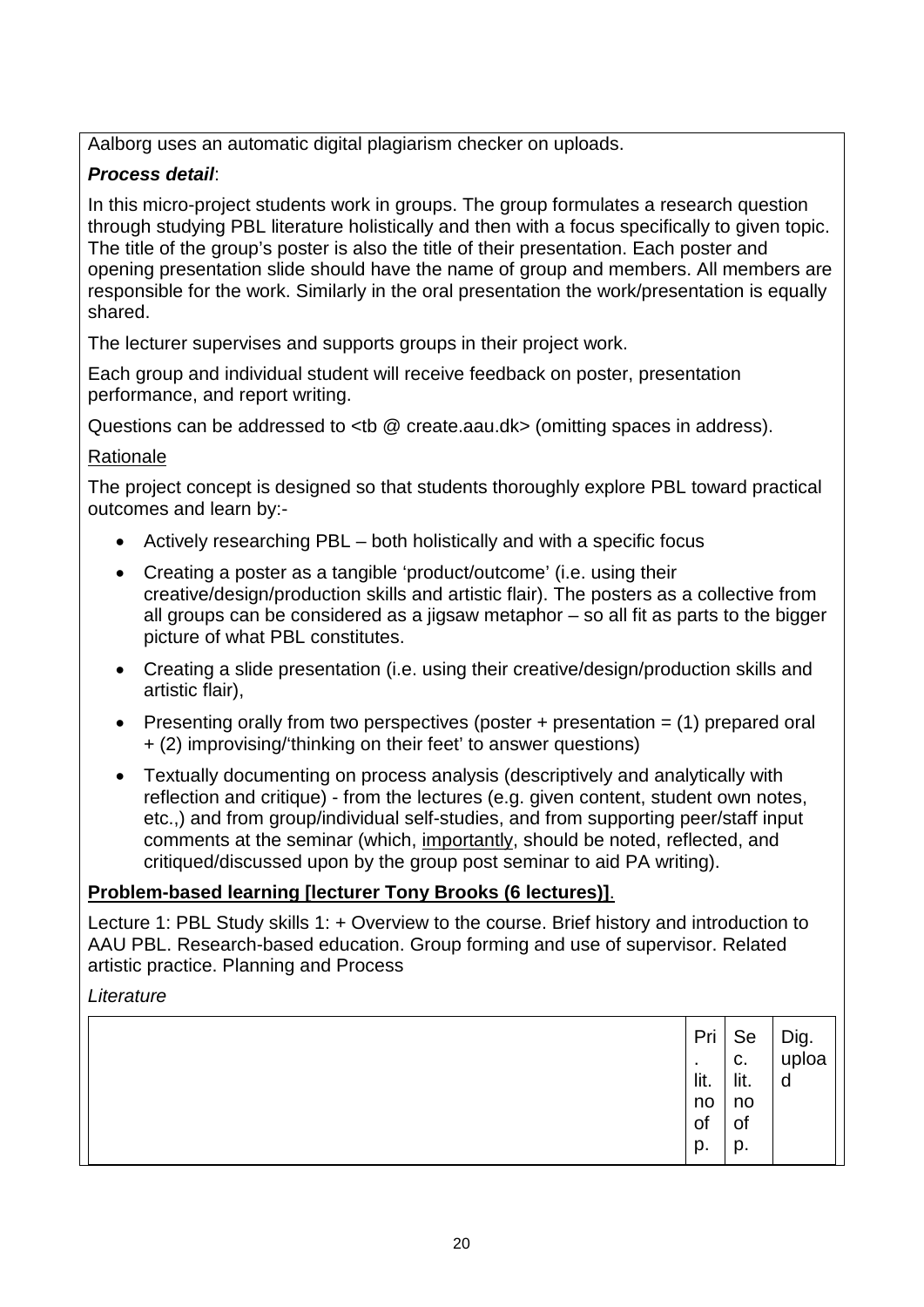| *PBL Aalborg Model (brochure):<br>http://www.aau.dk/digitalAssets/148/148025_pbl-aalborg-<br>model_uk.pdf                                                                                                                |                          |                                |                             |                |
|--------------------------------------------------------------------------------------------------------------------------------------------------------------------------------------------------------------------------|--------------------------|--------------------------------|-----------------------------|----------------|
| Method and project writing $-$ an introduction (available in both DK $+$<br>ENG -) author Thomas Harboe (pp. 17-45)                                                                                                      |                          | 28                             |                             |                |
| The good paper - http://samfundslitteratur.dk/bog/good-paper<br>(available in both ENG + DK. In DK as "Den gode opgave", 2012<br>[Lotte Rienecker, Peter Stray Jørgensen, Signe Skov] -<br>Samfundslitteratur. Pp. 67-93 |                          | 26                             |                             |                |
| Kolmos, A. et al. (eds): The Aalborg PBL Model. Progress, Diversity<br>and Challenges. Aalborg University Press. pp. 73-93<br>https://pdfs.semanticscholar.org/92b1/41a90b4775edd7c2e28be864e<br>b487d737ff0.pdf         |                          | 20                             |                             |                |
| Lecture 2: PBL Study skills 2 + Research Design, Questioning techniques, Problem<br>identifying and formulation. Preparations (a) Poster creation (b) Oral Presentation: making<br>and presenting; Methods<br>Literature |                          |                                |                             |                |
|                                                                                                                                                                                                                          |                          |                                |                             |                |
|                                                                                                                                                                                                                          |                          | Pri.<br>lit.<br>no<br>οf<br>p. | Sec.<br>lit.<br>no<br>of p. | Dig.<br>upload |
| Method and project writing $-$ an introduction (available in both DK $+$<br>ENG -) author Thomas Harboe (pp. 61-84)                                                                                                      |                          | 23                             |                             |                |
| The good paper - http://samfundslitteratur.dk/bog/good-paper<br>(available in DK as "Den gode opgave", 2012 [Lotte Rienecker,<br>Peter Stray Jørgensen, Signe Skov] – Samfundslitteratur. Pp.109-<br>143                 |                          | 34                             |                             |                |
| Lecture 3: PBL Study skills 3 + Technology; Scribo introduction, Milestones and<br>deliverables. Literature and information search. Reading and taking notes<br>Literature                                               |                          |                                |                             |                |
|                                                                                                                                                                                                                          |                          |                                |                             |                |
|                                                                                                                                                                                                                          | Pri. lit.<br>no of<br>p. |                                | Sec.<br>lit. no<br>of p.    | Dig.<br>upload |
| Method and project writing $-$ an introduction (available in<br>both DK + ENG -) author Thomas Harboe (pp. 202-210)                                                                                                      | 7                        |                                |                             |                |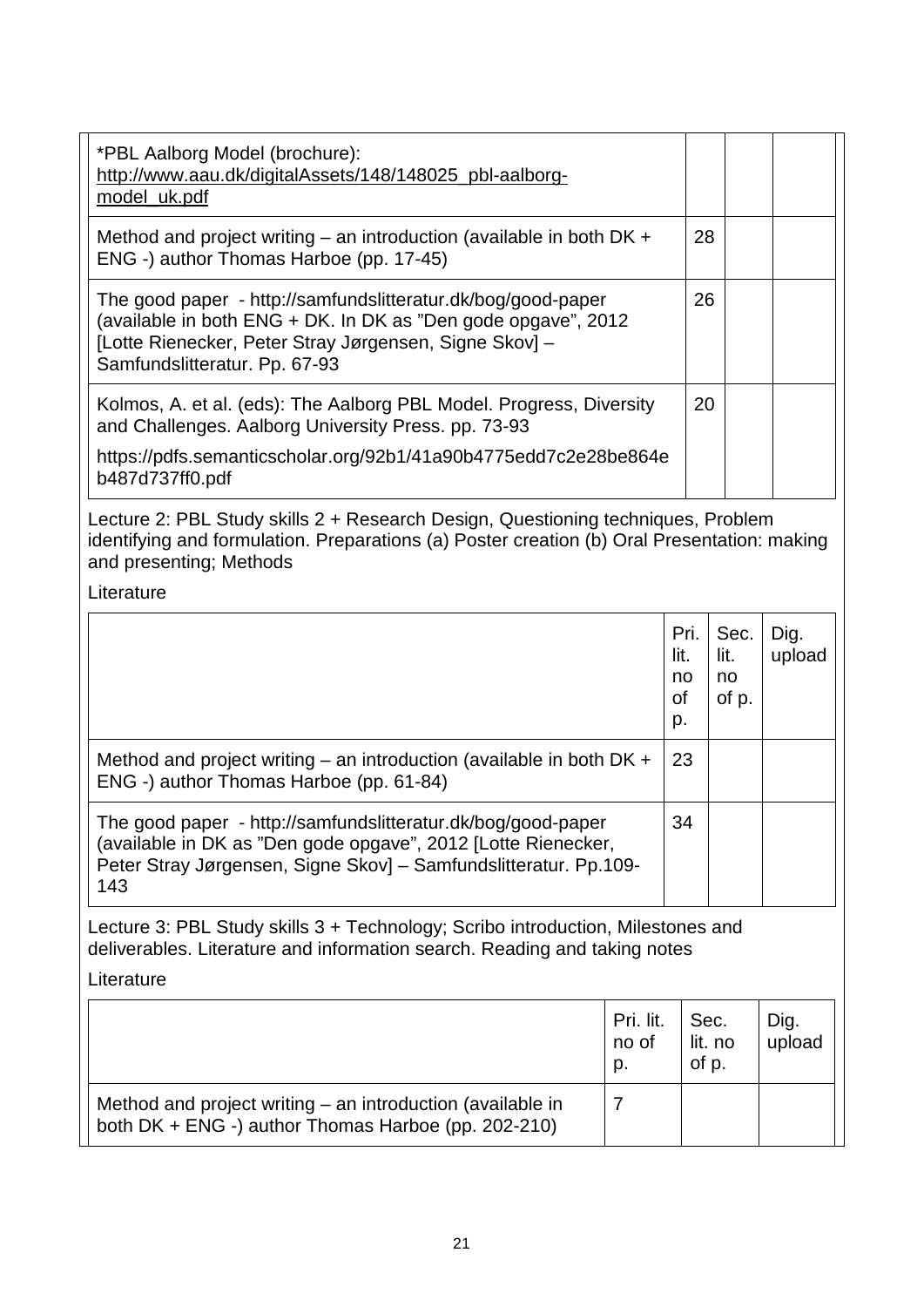#### Lecture  $4 + 5$ :

PBL Study skills  $4 + 5$ :  $18<sup>th</sup>$  September Seminar and exhibition (deliverable).

25th September Report upload (deliverable

Questionnaires, Observation, Literature searching, Documentary source material, What is theory, Problem statement, Operationalization, Sampling, Arguing

## Literature

|                                                                                                                                                                                                          | Pri. lit.<br>no of<br>p. | Sec.<br>lit. no<br>of p. | Dig.<br>upload |
|----------------------------------------------------------------------------------------------------------------------------------------------------------------------------------------------------------|--------------------------|--------------------------|----------------|
| The good paper - http://samfundslitteratur.dk/bog/good-<br>paper (available in DK as "Den gode opgave", 2012 [Lotte<br>Rienecker, Peter Stray Jørgensen, Signe Skov] -<br>Samfundslitteratur pp 347 -415 | 68                       |                          |                |
| Method and project writing $-$ an introduction (available in<br>both DK + ENG -) author Thomas Harboe (pp. 86-161)                                                                                       | 75                       |                          |                |

Lecture 6: Seminar and report feedback to each student and group and review learning expectations.

Lesson 7:

## **Introduction to Qualitative and Quantitative Research Methods**

Artistic research methods involve qualitative and quantitative research. Quantitative Research is used to quantify the problem by way of generating numerical data or data that can be transformed into usable statistics. It is used to **quantify** attitudes, opinions, behaviors, and other defined variables – and generalize results from a larger sample population. Quantitative Research uses measurable data to formulate facts and uncover patterns in research. Quantitative data collection methods include various forms of surveys - online and paper surveys, mobile surveys, face-to-face interviews, telephone interviews, longitudinal studies, and systematic observations.

Qualitative Research is primarily exploratory research: it is used to gain an understanding of underlying reasons, opinions, and motivations. It provides insights into the problem or helps to develop ideas or hypotheses for potential quantitative research. Qualitative Research is also used to uncover trends in thought and opinions, and dive deeper into the problem. Qualitative data collection methods vary using unstructured or semi-structured techniques, including focus groups (group discussions), individual interviews, and participation/observations.

This course introduces students to the basics of qualitative and quantitative methods for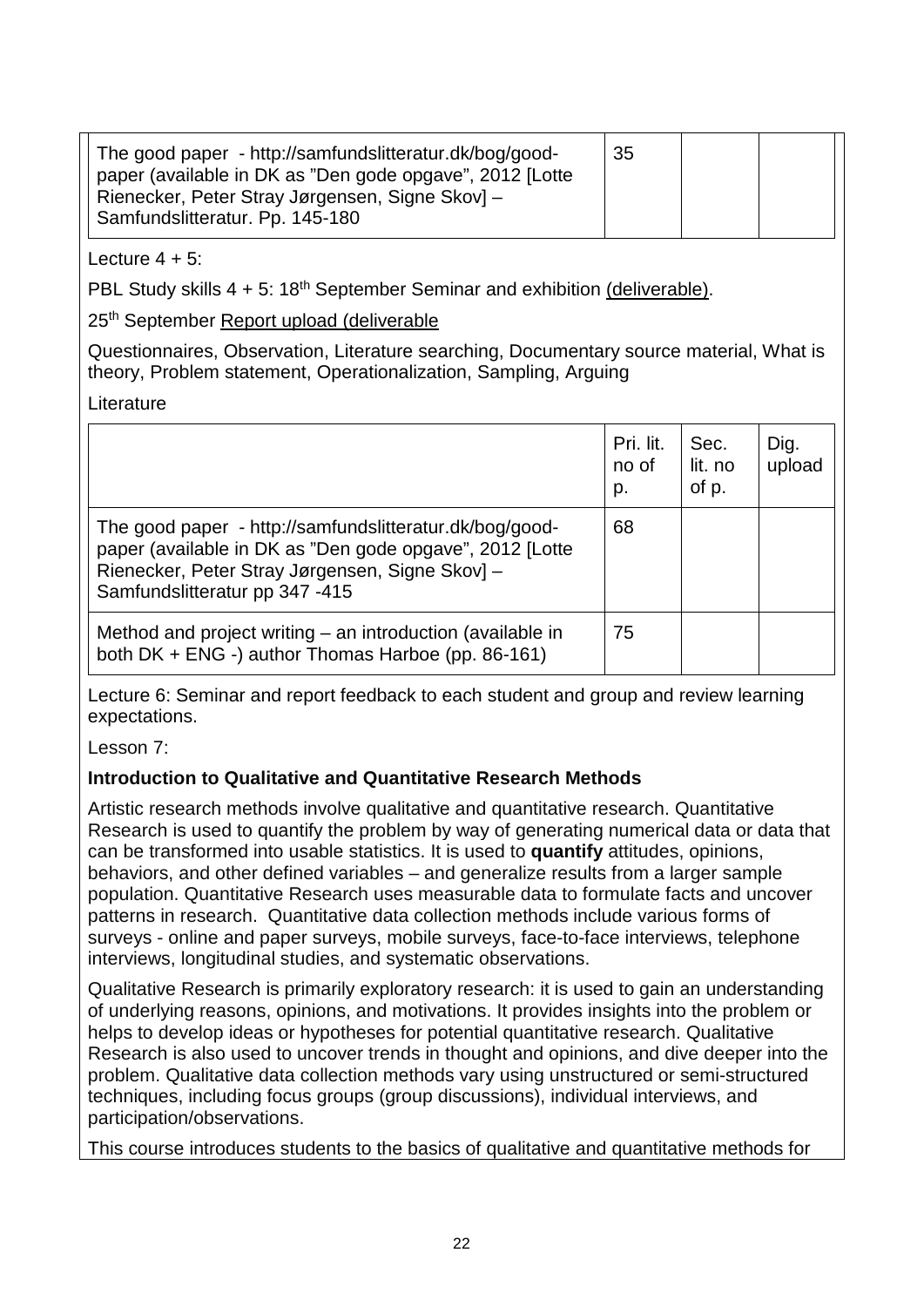artistic research and introduces the concept of Research Design.

Lecturer: Elizabeth Ann Jochum

## **Required Reading**

|                                                                                                                                 | Pri. lit.<br>no of<br>p. | Sec.<br>lit. no<br>of p. | Dig.<br>upload |
|---------------------------------------------------------------------------------------------------------------------------------|--------------------------|--------------------------|----------------|
| Qualitative research & Evaluation Methods by Patton<br>Michael Quinn - CH 5 (20 pages) (pdf)                                    | 20                       |                          | X              |
| "Mixed Methods" (10 pages) (pdf)                                                                                                | 10                       |                          | X              |
| "Research Design" in Encyclopaedia of Survey Research<br>Methods (SAGE) Editor Paul Lavrakas. (2008) (6 pages)<br>(pdf)         | 6                        |                          | X              |
| "Quantitative Research", The SAGE Encyclopaedia of<br>Theory in Psychology. (Ed. Harold Miller). (2016) 6 pages<br><u>(pdf)</u> | 6                        |                          | X              |

Lesson 8

## **Fundamentals of Academic Writing**

This course introduces students to the fundamentals of academic writing. Special attention will be given to organizational and research methods for ArT semester reports (including bibliographic references citation methods), as well as case studies/user studies, and challenges unique to interdisciplinary and co-authored reports. Special attention will be dedicated to online resources, AAU library services, as well as PBL requirements.

Peer Review Assignment Given in class.

Lecturer: Elizabeth Ann Jochum

## **Required Reading**:

|                                                                                                  | Pri. lit.<br>no of<br>p. | Sec.<br>lit. no<br>of p. | Dig.<br>upload |
|--------------------------------------------------------------------------------------------------|--------------------------|--------------------------|----------------|
| Form & Style (Carole Slade & Robert Perrin) Chapter 1, 3,<br>and $7$ ( $pdf$ ) (21 pages)        | 21                       |                          | X              |
| Handbook for Writers (Ruszkiewicz et al.) Ch 6: How Do<br>You Write in College? (pdf) (11 pages) | 11                       |                          | X              |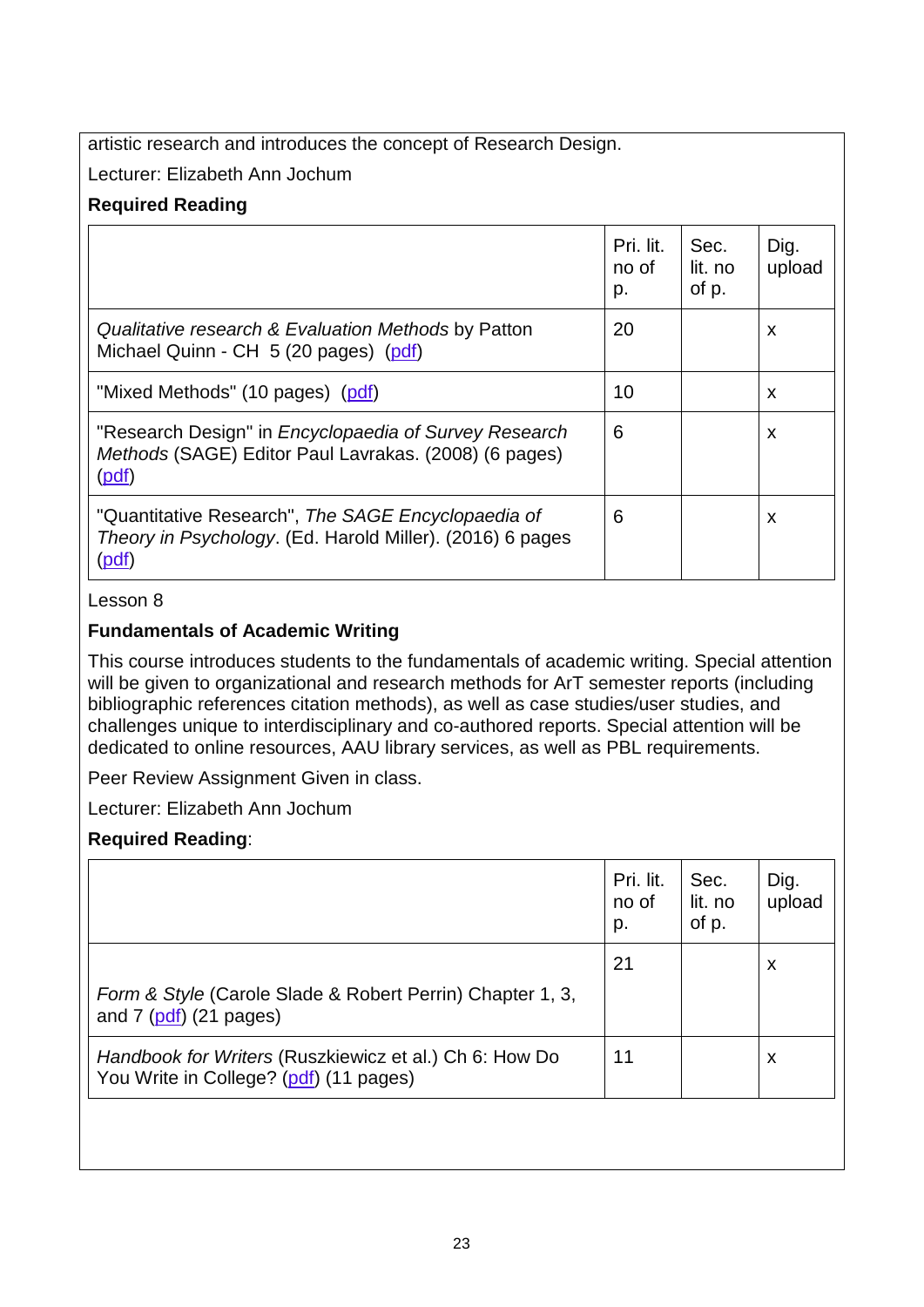## **Additional Suggested Literature (with page number range):**

Kiib, H. (2004). PpBL in architecture and design. I The Aalborg PBL Model. Progress, Diversity and Challenges. Aalborg University Press pp. 197-211

Kolmos, A., Du, X., Holgaard, J. E., & Jensen, L. P. (2008). Facilitation in a PBL environment. UCPBL UNESCO Chair in Problem Based Learning.

[http://vbn.aau.dk/files/16177510/facilitation\\_in\\_a\\_pbl\\_environment.pdf](http://vbn.aau.dk/files/16177510/facilitation_in_a_pbl_environment.pdf)

Walliman, N. Your Research Project: Designing and Planning Your Work (3<sup>rd</sup> ed.) London, Sage.

American Psychological Association. (2010). Publication manual of the American Psychological Association (6th ed.). Washington, DC: American Psychological Association.

See - http://www.apastyle.org/manual/

Also - http://www.apastyle.org

Ryberg, T., Davidsen, J., & Hodgson, V. (2016). Problem and Project Based Learning in Hybrid Spaces: Nomads and Artisans. In Proceedings of the 10th International Conference on Networked Learning 2016. Read the paragraph: Students as Artisans - the A&D students

[http://vbn.aau.dk/files/233125045/Problem\\_and\\_Project\\_Based\\_Learning\\_in\\_Mixed\\_Spac](http://vbn.aau.dk/files/233125045/Problem_and_Project_Based_Learning_in_Mixed_Spaces_Nomads_and_Artisans_published.pdf) [es\\_Nomads\\_and\\_Artisans\\_published.pdf](http://vbn.aau.dk/files/233125045/Problem_and_Project_Based_Learning_in_Mixed_Spaces_Nomads_and_Artisans_published.pdf)

Shields, G.J & Pears, R. (2016) Cite Them Right (10th Ed.): The Essential Referencing Guide. London: Macmillan.

White, P. Developing Research Questions (2nd Ed.). London: Macmillan

Online Videos:

[http://www.ted.com/talks/ken\\_robinson\\_says\\_schools\\_kill\\_creativity](http://www.ted.com/talks/ken_robinson_says_schools_kill_creativity)

Materials will be uploaded to Moodle, however students are recommended to take own notes, purchase, loan (library etc) or otherwise access the recommended literature. Additional details in lectures.

#### **Examination**

An internal oral project examination in **Module 2 "Problem Based Learning"**  (Problembaseret læring) on the basis of a project report that must not exceed 3 pages per student.

#### **Form of examination**: b)

Duration: 15 min per student.

**Evaluation**: pass/fail. In case of a fail grade, an additional examiner will also evaluate the assignment.

**Substitution**: the examination may be substituted by satisfactory and active participation in courses, i.e. 80% presence and submission of all assignments set during the course.

Credits: 5 ECTS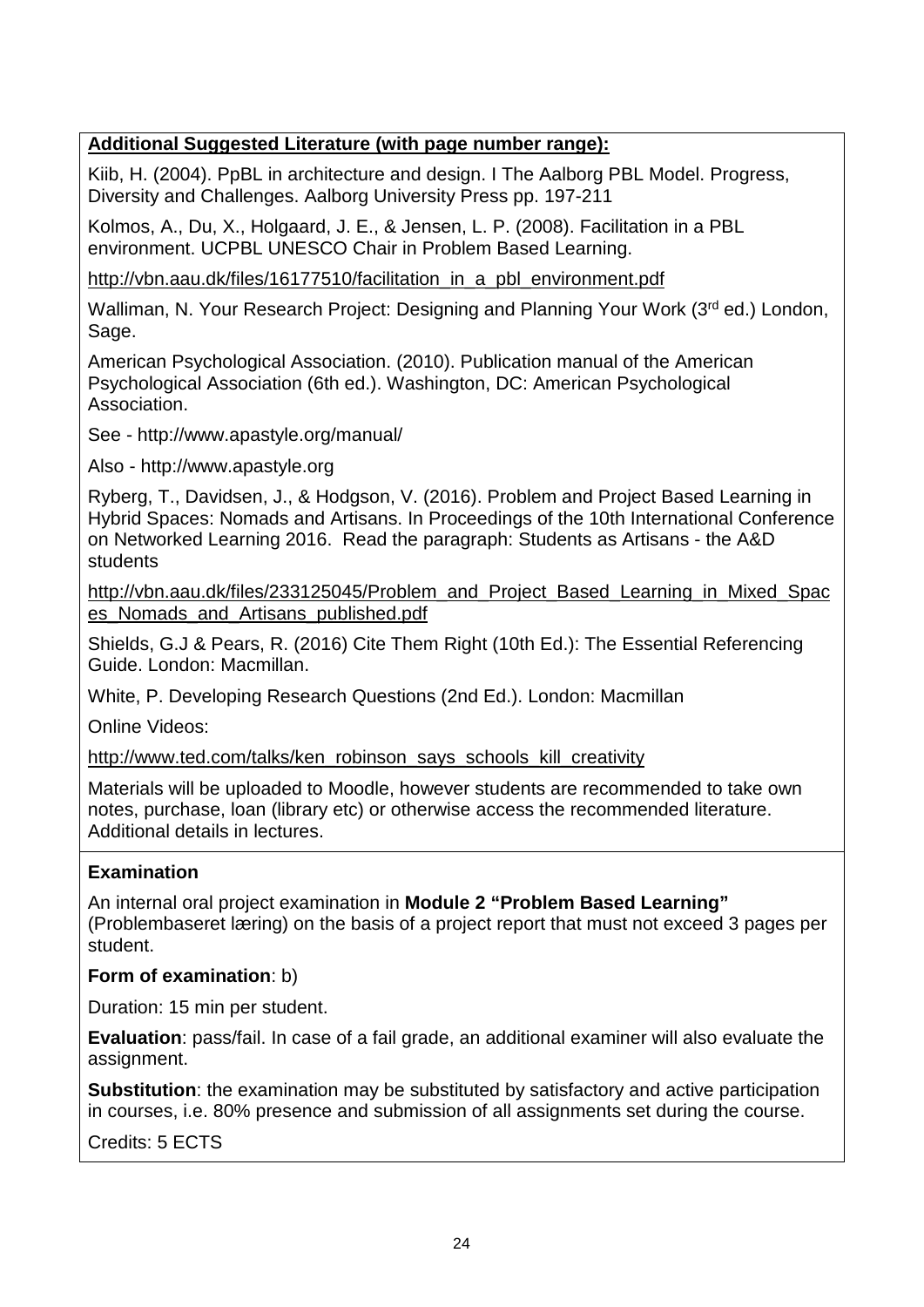The examination should demonstrate that the student has fulfilled the objectives outlined above.

### **Module description (description of each module)**

#### **Module title, ECTS credits**

Physical Interface Design I

5 ECTS

#### **Location**

1. Semester

#### **Module coordinator**

Walther Jensen

### **Type/Method and language**

Individual or small groups

**English** 

### **Learning objectives:**

During this module students should acquire:

#### Basic **knowledge** about

- basic electronics: resistors, diodes, and transistors
- sensing possibilities: binary (buttons) and continuous (analog) sensors
- related work in sensor technology and the media arts

## **Skills** in

- developing and applying a physical interface using specific sensors and actuators
- analyzing use of the artefact
- synthesizing knowledge in written documentation

## **Competencies** in

• evaluating an artefact with regards to basic electronics, sensors, and actuators.

## **Academic content**

In this module, students learn about basic principles of electronics and how different electronic sensors and actuators can be interfaced to a microcontroller to design alternative forms of interactions between man and machine.

#### **Scope and expected performance**

5 ECTS credits. 1 ECTS credit = 27,5 hours of work. 5 ECTS = 137,5 hours of work consisting of preparation for course sessions, course participation, group work, exercises,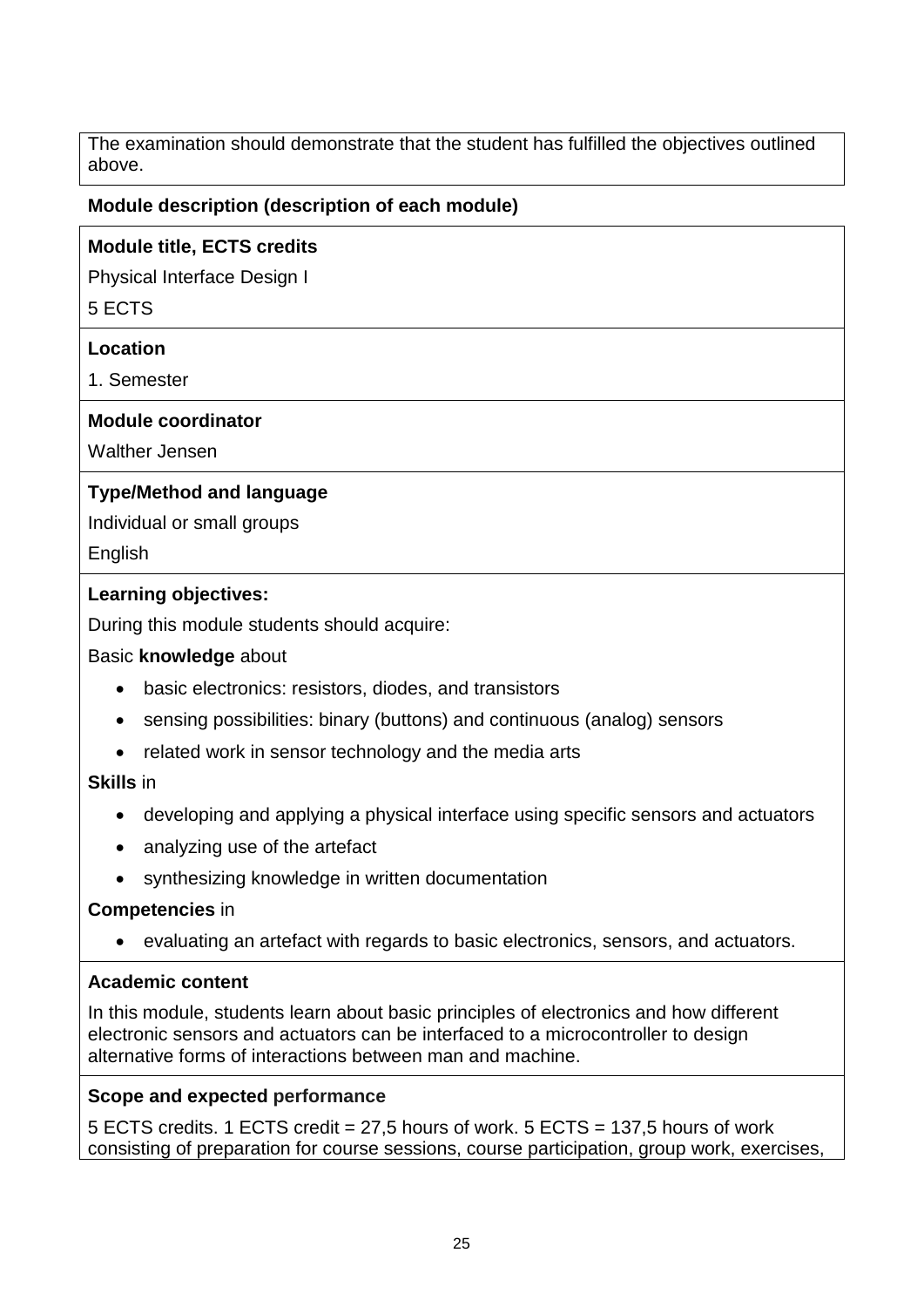counselling and exams.

Module activities (course sessions etc.)

## **Course: Basic Electronics**

## **Lesson 1: Introduction to Basic Electronics.**

Introduction to the course, exam, electricity, terminology, Ohm's law, units and the resistor.

Date for lesson - see calendar.

Lecturer: Walther Jensen

### **Literature**

|                                                                                             | Pri. lit.<br>no of<br>p. | Sec.<br>lit. no<br>of p. | Dig.<br>upload |
|---------------------------------------------------------------------------------------------|--------------------------|--------------------------|----------------|
| Platt, C., 2015, Make: Electronics - learning through<br>discovery, 2nd Edition, p1-352 352 | 352                      |                          |                |

Slides and Online Resources

## **Lesson 2: Electronic Components**

Electronic Components: Resistors, Diodes, Switches, Transistors, (Capacitors), Power supply, Multimeter. Calculate different circuits containing resistor networks. Build them and measure them. Prototyping. Safety recap.

Date for lesson - see calendar.

Lecturer: Walther Jensen

## **Literature**

|                                                                                             | Pri. lit.<br>no of<br>p. | Sec.<br>lit. no<br>of p. | Dig.<br>upload |
|---------------------------------------------------------------------------------------------|--------------------------|--------------------------|----------------|
| Platt, C., 2015, Make: Electronics - learning through<br>discovery, 2nd Edition, p1-352 352 | 352                      |                          |                |

Slides and Online Resources

## **Lesson 3: Reading schematics**

Reading schematics: Symbols, Approaches. Example schematics: Voltage divider, Switch with pull-up resistor, Blink circuit, etc. Calculating component values. Software to visualize and simulate. Building circuits from schematics.

Date for lesson - see calendar.

Lecturer: Walther Jensen

## **Literature**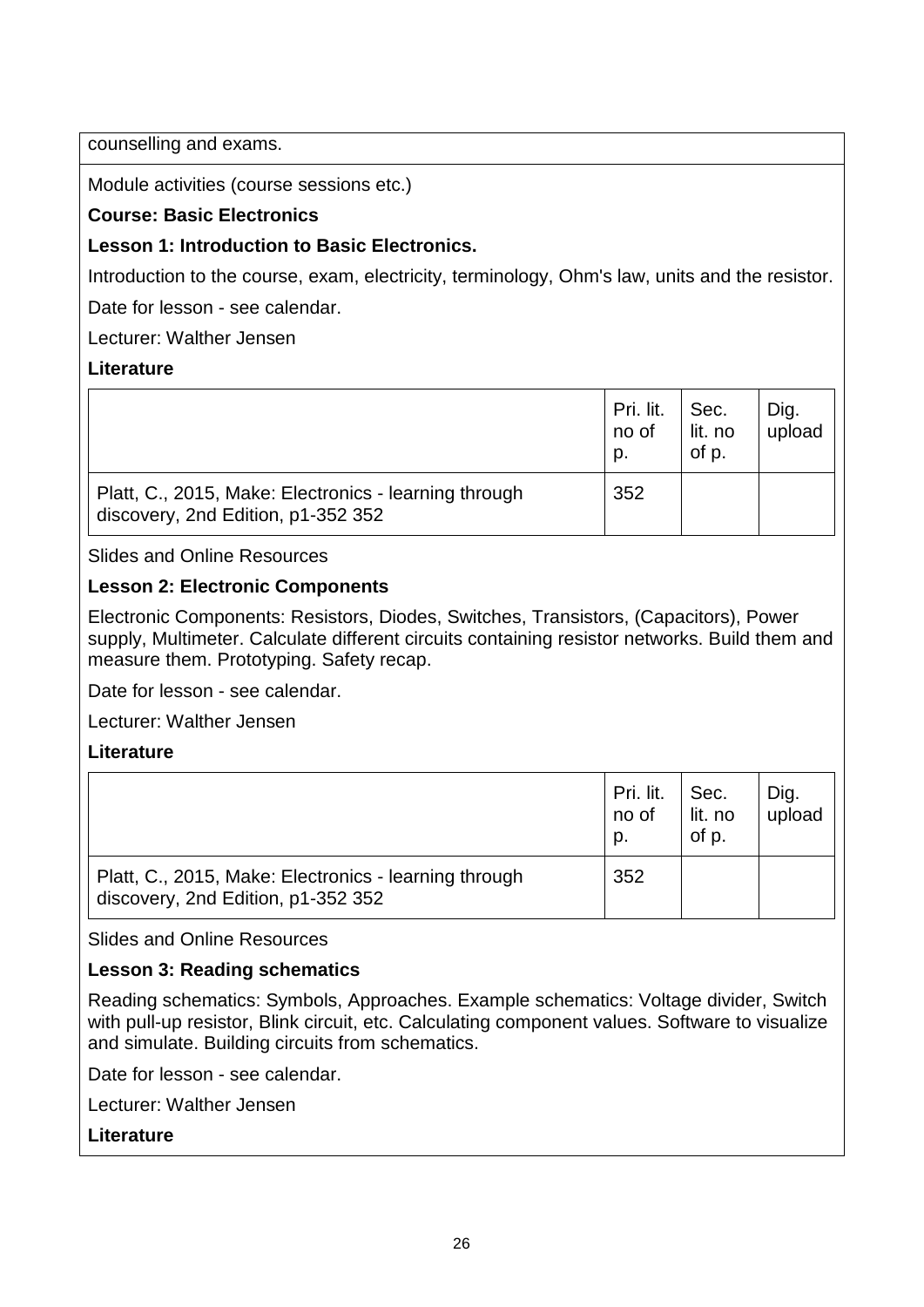|                                                                                             | Pri. lit.<br>no of<br>D. | Sec.<br>lit. no<br>of p. | Dig.<br>upload |
|---------------------------------------------------------------------------------------------|--------------------------|--------------------------|----------------|
| Platt, C., 2015, Make: Electronics - learning through<br>discovery, 2nd Edition, p1-352 352 | 352                      |                          |                |

Slides and Online Resources

## **Lesson 4: Building circuits and approaches to debugging circuits**

Building circuits and approaches to debugging circuits ("Why isn"t it working?"). Measuring with multimeter and oscilloscope.

Date for lesson - see calendar.

Lecturer: Walther Jensen

#### **Literature**

|                                                                                             | Pri. lit.<br>no of<br>p. | Sec.<br>lit. no<br>of p. | Dig.<br>upload |
|---------------------------------------------------------------------------------------------|--------------------------|--------------------------|----------------|
| Platt, C., 2015, Make: Electronics - learning through<br>discovery, 2nd Edition, p1-352 352 | 352                      |                          |                |

Slides and Online Resources

#### **Course: Sensors and Actuators I**

## **Lesson 1: Overview of different actuators**

Actuators and how to control them.

Date for lesson - see calendar.

Lecturer: Martin Kibsgaard

#### **Literature**

|                                                                                             | Pri. lit.<br>no of<br>p. | Sec.<br>lit. no<br>of p. | Dig.<br>upload |
|---------------------------------------------------------------------------------------------|--------------------------|--------------------------|----------------|
| Platt, C., 2015, Make: Electronics - learning through<br>discovery, 2nd Edition, p1-352 352 | 352                      |                          |                |

Slides and Online Resources

**Lesson 2: Overview of different sensors**

Sensors. Prototyping electronics. Connectors.

Date for lesson - see calendar.

Lecturer: Walther Jensen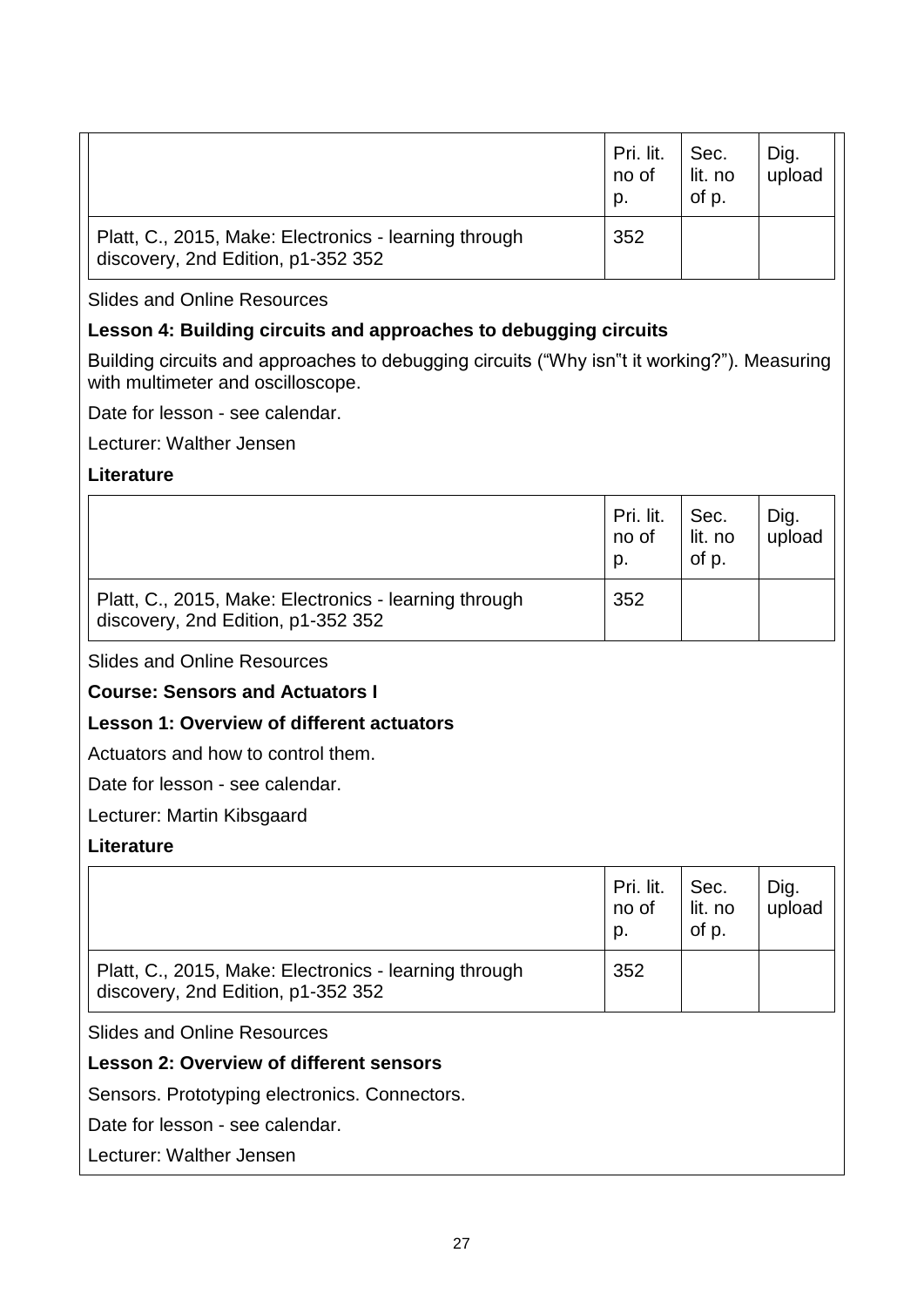| Literature                                                                                  |                          |                          |                |
|---------------------------------------------------------------------------------------------|--------------------------|--------------------------|----------------|
|                                                                                             | Pri. lit.<br>no of<br>p. | Sec.<br>lit. no<br>of p. | Dig.<br>upload |
| Platt, C., 2015, Make: Electronics - learning through<br>discovery, 2nd Edition, p1-352 352 | 352                      |                          |                |

Slides and Online Resources

## **Lesson 3: 555 Timers and how to use them to build circuits.**

Capacitors and the 555 timer. Monostable and astable 555 circuits.

Date for lesson - see calendar.

Lecturer: Walther Jensen

### **Literature**

|                                                                                             | Pri. lit.<br>no of<br>p. | Sec.<br>lit. no<br>of p. | Dig.<br>upload |
|---------------------------------------------------------------------------------------------|--------------------------|--------------------------|----------------|
| Platt, C., 2015, Make: Electronics - learning through<br>discovery, 2nd Edition, p1-352 352 | 352                      |                          |                |

Slides and Online Resources

#### **Lesson 4: 555 Timers and how to use them continued.**

Continuing with the 555 timer. Bistable and square wave generator circuits. Combining multiple circuits. From input to output.

Date for lesson - see calendar.

Lecturer: Walther Jensen

Literature

|                                                                                             | Pri. lit.<br>no of<br>p. | Sec.<br>lit. no<br>of p. | Dig.<br>upload |
|---------------------------------------------------------------------------------------------|--------------------------|--------------------------|----------------|
| Platt, C., 2015, Make: Electronics - learning through<br>discovery, 2nd Edition, p1-352 352 | 352                      |                          |                |

Slides and Online Resources

## **Examination**

An internal written examination in **Module 3: "Physical Interface Design I"** (Fysisk interface design I).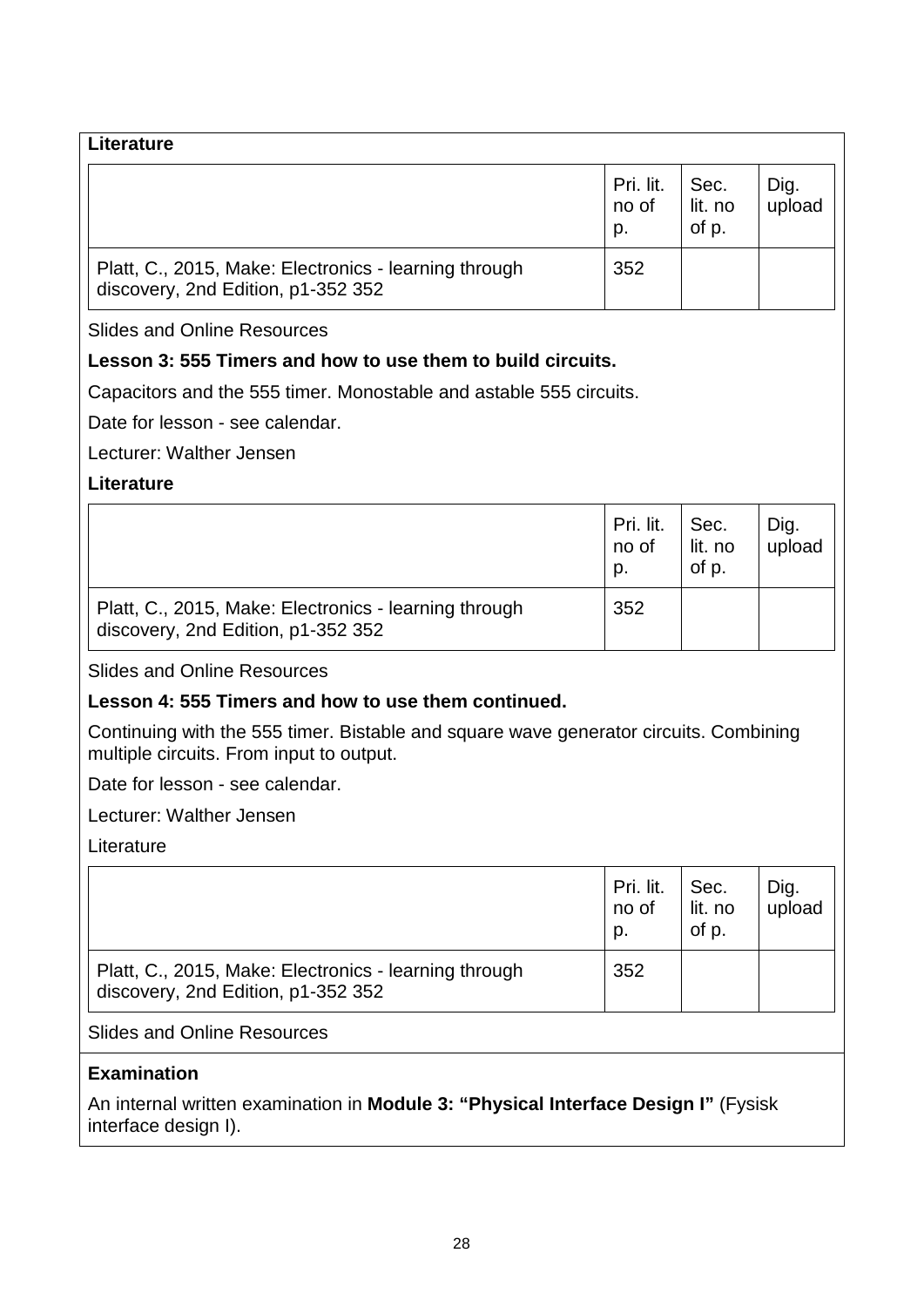## **Form of examination**: c)

The examination is a 7-day assignment on a set subject.

Number of pages: the written part must not exceed 5 pages.

**Evaluation**: pass/fail. In case of a fail grade, an additional examiner will also evaluate the assignment.

**Substitution**: the examination may be substituted by satisfactory and active participation in courses, i.e. 80% presence and submission of all assignments set during the course.

Credits: 5 ECTS

The examination should demonstrate that the student has fulfilled the objectives outlined above.

## **History of Art and Technology**

What is art, what is and what is technology? These questions are fundamental for the study of art and technology. This course will provide tools and a conceptual framework for engaging with these questions – both in practice and when discussing and debating issues around art and technology. The form of the course will be a historical approach, which means that we will explore how the question of art and technology has been approached by artists and thinkers mainly through the 20<sup>th</sup> Century. The historical approach also serves to highlight how the relationships between art, technology and the world are closely conditioned by historical circumstances and formed through specific cultural practices. A central focus will be to engage with artistic practices and art works. These artifacts and modes of artistic creation will be a point of departure for leaning about how technology shape and is shaped by human interaction.

There are scheduled two sessions for exercises on texts and topics taught in lectures and supervision in relation to the written assignments. Signe and Line will be in charge of these sessions.

20.09. ArT1 and ArT3. This session combines texts from the course and significant art works in a series of exercises that focus on using the various theoretical positions to broaden and deepen the understanding of the art works.

11.10 ArT1. Supervision in relation to the written assignment, and peer-to-peer feedback.

ArT3. Discussion of extracts of key texts on systems and networks, which thematically bridge between lectures in the HAT cours and the ArT3 semester theme. Students will be asked to analyze and discuss the texts and selected art works, and to relate their findings to their semester projects.

A part of the course is a short written paper. Hand in is the  $9<sup>th</sup>$  of November. A more detailed description of the assignment will be handed out during Lecture 1.

1. Lecture

## **Ars and Techne - Technology and artistic practices**

Foundational framework for understanding the present day relationship between art and technology. Historical conditions, modernization and the separation of art and technology.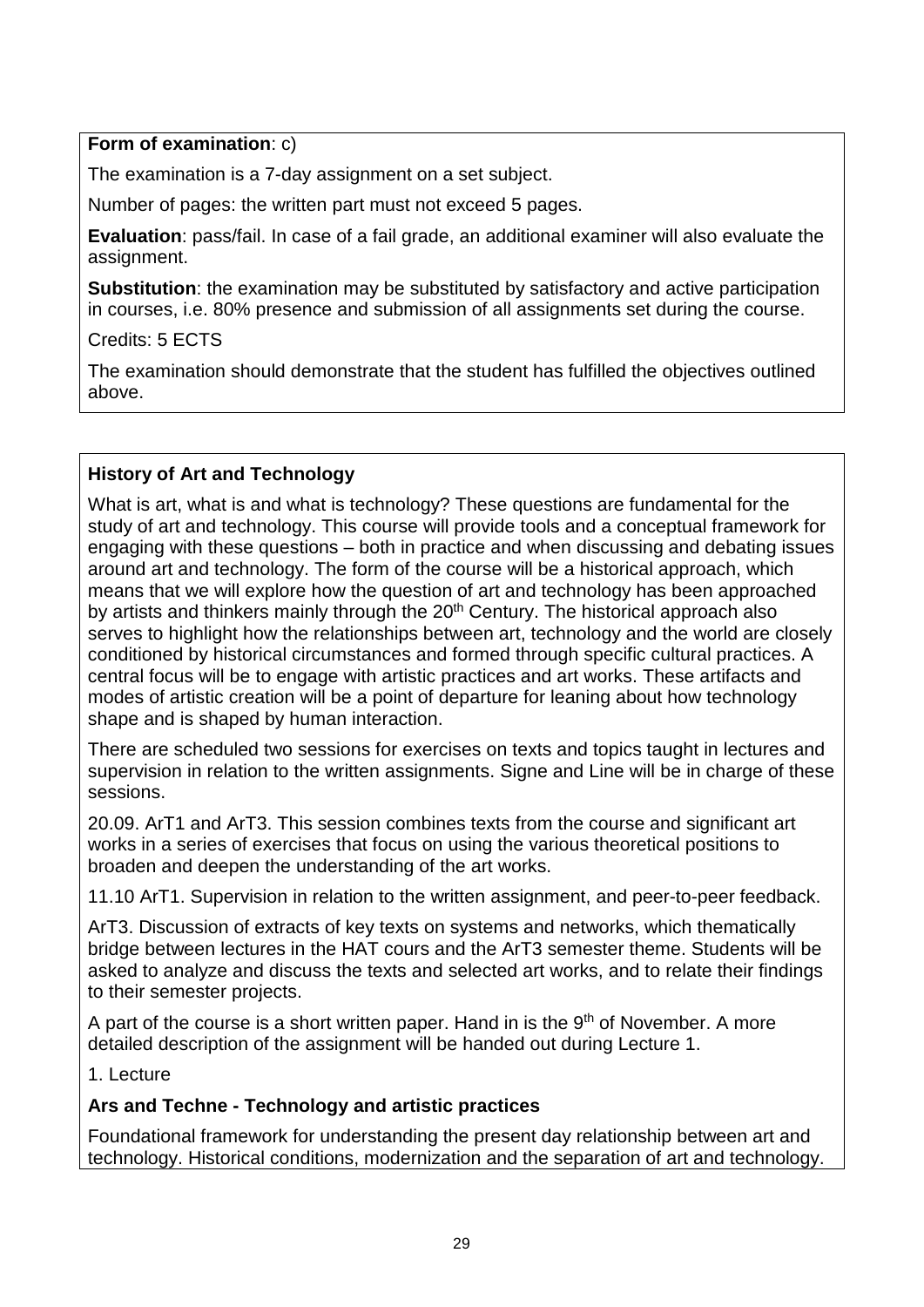At least in some conceptions and discourses, particularly in the humanities a separation between art and technology have been defined and maintained, while in other conceptions and discourses, art and technology coexist and cross-pollinate vigorously on various levels. (Shiner, Latour)

In the first lecture we will look at significant historical examples of these different notions of the relationship between art and technology. The examples are:

Renaissance: Ars and Techne, Leonardo da Vinci and the concept of the Homo **Universalis** 

Kant, Modern Aesthetics, Enlightenment and the separation of the domains of knowledge belonging to art and technology (introduces a schism between art (aesthetics) and technology (progress)

The lecture will also look at different roles technology play in various contemporary art works: from (production) tool to material, and how these different uses of technology impact the art works. (McLuhan: medium is the message/McLuhan: Understanding Media/Edward E. Shanken: Art and Electronic Media/ Mumford: Art and Technics: The tool and the object/Latour On Technological Mediation)

Lecturer: Line, Signe

Set reading

|                                                                                                                                  | Pri. lit.<br>no of<br>p. | Sec.<br>lit. n of<br>p. | Dig.<br>upload |
|----------------------------------------------------------------------------------------------------------------------------------|--------------------------|-------------------------|----------------|
| Edward A. Shanken, Art and Electronic Media. London.<br>Phaidon Press, 2009, P.13-51                                             | 38                       |                         | X              |
| Marshall McLuhan and Quentin Fiore: The Medium is the<br>Message. Penguin Books 1967. A collection of quotes                     |                          |                         | X              |
| Larry Shiner: The Invention of Art. A Cultural History.<br>University of Chicago Press. 2001 p. 3-9 (until it says "Part"<br>1") | 6                        |                         |                |
| <b>Total</b>                                                                                                                     | 38                       |                         |                |

## 2. Lecture

## **Histories of Sound + art**

This lecture introduces to the vast and complex impact of sound on art in the 20th century. Sound and its ubiquity in modern society bears testiment to the emergence and transformation of new forms of artistic practices in which technology and mediation play a vital part. Evidence of sound as materiality, physicality, mentality, performativity, mediality playing into scientific (thermodynamic), psychological, cultural, sociological, structural and linguistic 'readings' of modernity is abundant in artistic practices throughout the 20th century - and the course will showcase examples to the effect and perspectives of this (as much as the limited time allows).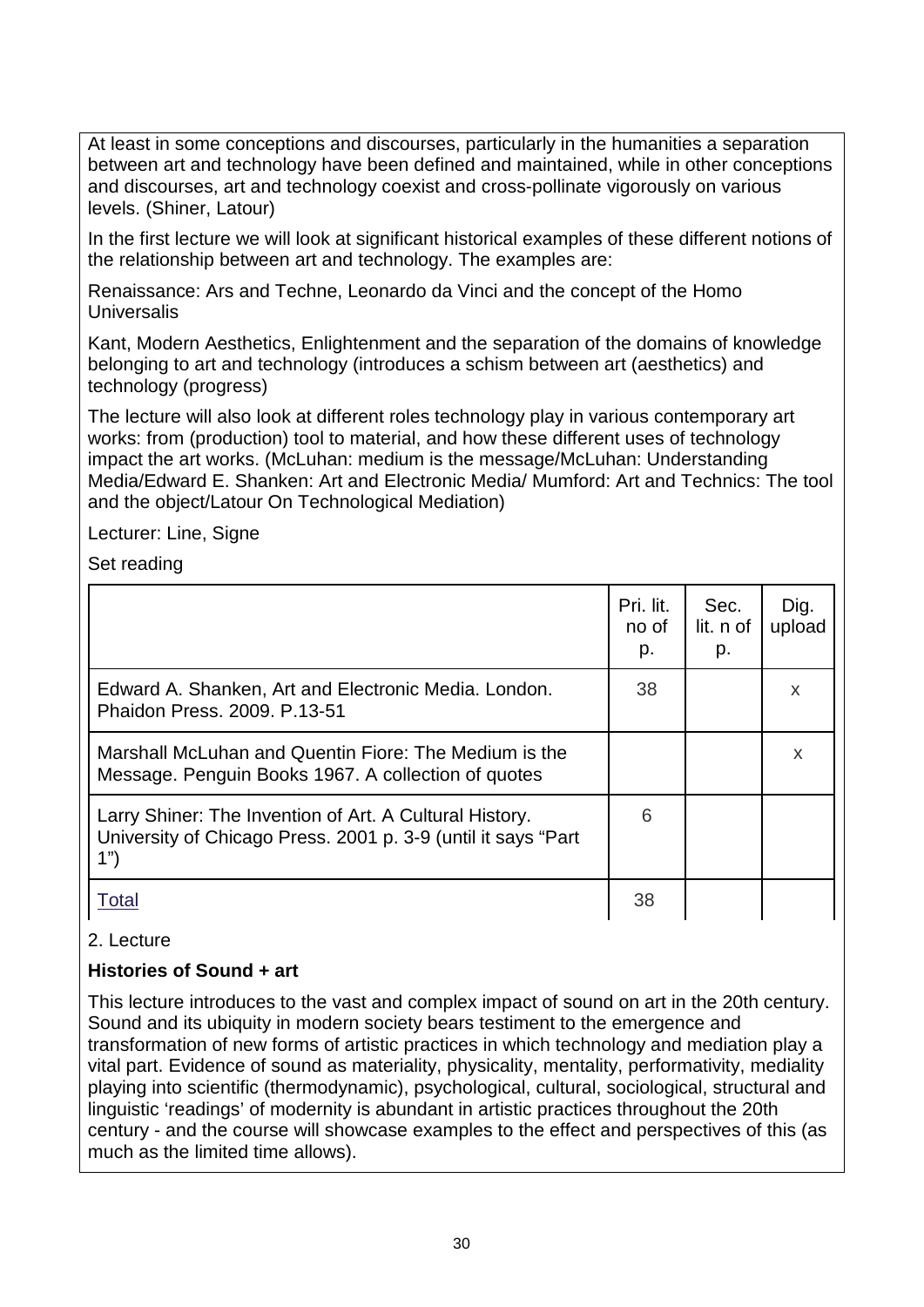| Set literature:                                                                                                                                                                                        |                               |                                                |                    |
|--------------------------------------------------------------------------------------------------------------------------------------------------------------------------------------------------------|-------------------------------|------------------------------------------------|--------------------|
|                                                                                                                                                                                                        | Pri<br>lit.<br>no<br>Ωf<br>p. | <b>Se</b><br>$C_{\cdot}$<br>lit.<br>n of<br>p. | Dig.<br>uploa<br>d |
| Douglas Kahn (2012), "Noises of the Avant-Garde" in Sterne, J. (ed):<br>The Sound Studies Reader, London: Routledge, pp. 427-449                                                                       | 22                            |                                                | $\mathsf{x}$       |
| Seth Kim-Cohen (2009) Non-cochlear Sound. Introduction, pp. xv-xxiv                                                                                                                                    | 10 <sup>°</sup>               |                                                | X                  |
| Peter Weibel: Sound as the Medium of Art                                                                                                                                                               | 3                             |                                                | X                  |
| Claudia Giannetti (1997): "Aesthetic Paradigms of Media Art".<br>Karlsruhe: ZKM, Source:<br>http://www.mediaartnet.org/themes/aesthetics_of_the_digital/aestheti<br>c_paradigms/. 10 (pri litt) online | 10 <sup>°</sup>               |                                                |                    |
| <u>Total</u>                                                                                                                                                                                           | 55                            |                                                | X                  |

## 3. Lecture

## **Machines + Art**

Nowhere is the question of art, or the questioning of art's autonomy, more evident than in the discourses and practices of machines. This question(ing) in many ways refers to the issue and philosophical question of the cyborg and the notion of '(post)humanity' - are we machines ourselves? or will the machines replace us? These fundamental issues, and their interconnected challenges of how best to represent the effects of 'modernity', not least 'modern man' in his/her contexts, resonate in art practices throughout the 20th century: from the processing of the effects of world wars and nuclear and ecological threats to our environment and existence; to the advent of modern medicine, space travel and modern democracy. The course will give examples of some of the key formative ideas of the machine, its close and ambiguous relationship to both human creativity and destruction, and how the negotiation of those extremes are evident in concrete art + machine practices - from Dada and concretist Machine Art to Bioart.

Set reading:

|                                                                                   | Pri. lit.<br>no of<br>p. | Sec.<br>$\vert$ lit. n of $\vert$ upload<br>p. | Dig. |
|-----------------------------------------------------------------------------------|--------------------------|------------------------------------------------|------|
| Andreas Broeckman: Machine Art in the Twentieth Century,<br>MIT Press, chapter 1. | 45                       |                                                |      |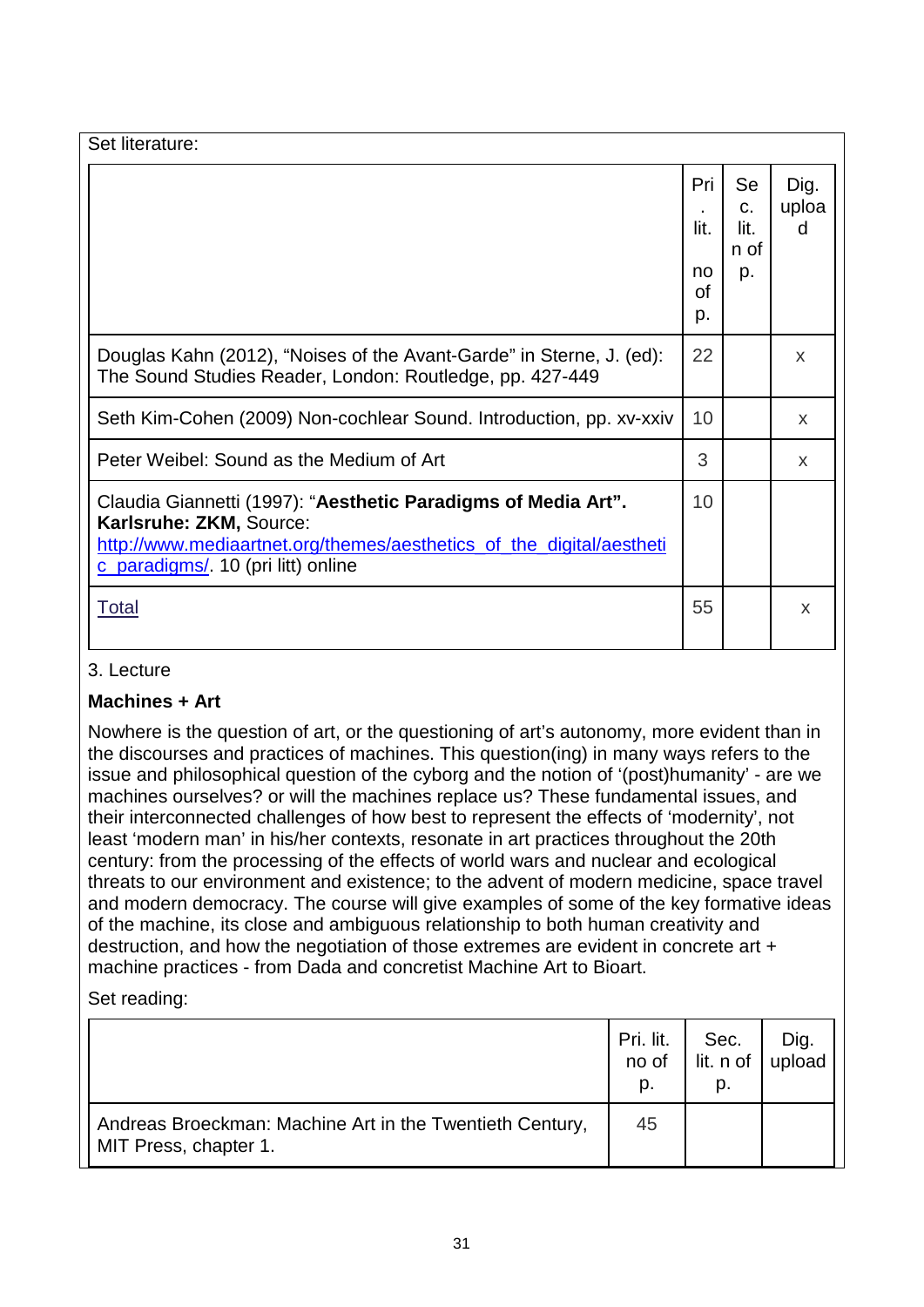| Maria Antoine Gonzales Valeria: BIOART ON THE VERGE<br>OF AESTHETIC ONTOLOGY, p.1-18. | 18 |  |
|---------------------------------------------------------------------------------------|----|--|
|                                                                                       | 63 |  |

Lecturer: Morten Søndergaard

4. Lecture

### **The loss of idealism in art - early 20th Century**

Avant-garde art movements in the beginning of the  $20<sup>th</sup>$  Century, such as DADA contributed to new understandings of the relation between art and technology and responded to the failure and destructive forces of technological rationalism as it was catalyzed by world war. This lecture will focus on artistic responses to, and critiques of, the role of technology in Europe just after World War 1. We will engage with the idea that technology changes fundamentally the status of reality and human perception.

Lecturer: Signe Meisner Christensen

Set reading:

|                                                                                                                               | Pri. lit.<br>no of<br>p. | Sec.<br>lit. n of<br>p. | Dig.<br>upload |
|-------------------------------------------------------------------------------------------------------------------------------|--------------------------|-------------------------|----------------|
| Lewis Mumford (1952) "Art and the Symbol" in Art and<br>Technics, Columbia University Press, New York, pp. 3-32               | 29                       |                         |                |
| Bruno Latour, "On Technological Mediation - Philosophy,<br>Sociology, Genealogy" in Common Knowledge vol. 3 n 2.<br>Pp. 29-43 | 14                       |                         |                |
| Robert Hughes, "The Faces of Power" in The Shock of the<br>New, pp. 57-111                                                    |                          | 54                      |                |
| I otal                                                                                                                        | 43                       | 54                      |                |

#### 5. Lecture

#### **The shattering of perception – film montage and kinetic art**

#### **26.9**

This lecture focuses on the relationship between the human body and the machinization of society in early 20<sup>th</sup> Century. The advent of machinic vision in film, the disciplining of bodies in industrial production – and the cultures of mass consumption – all of this can be understood as material expression of an altered relation between the human body and technological apparatuses. How did these changes become processed in art? We will engage with new artistic forms and film, such as kinetic art and futurism.

Lecturer: Signe Meisner Christensen

Set reading: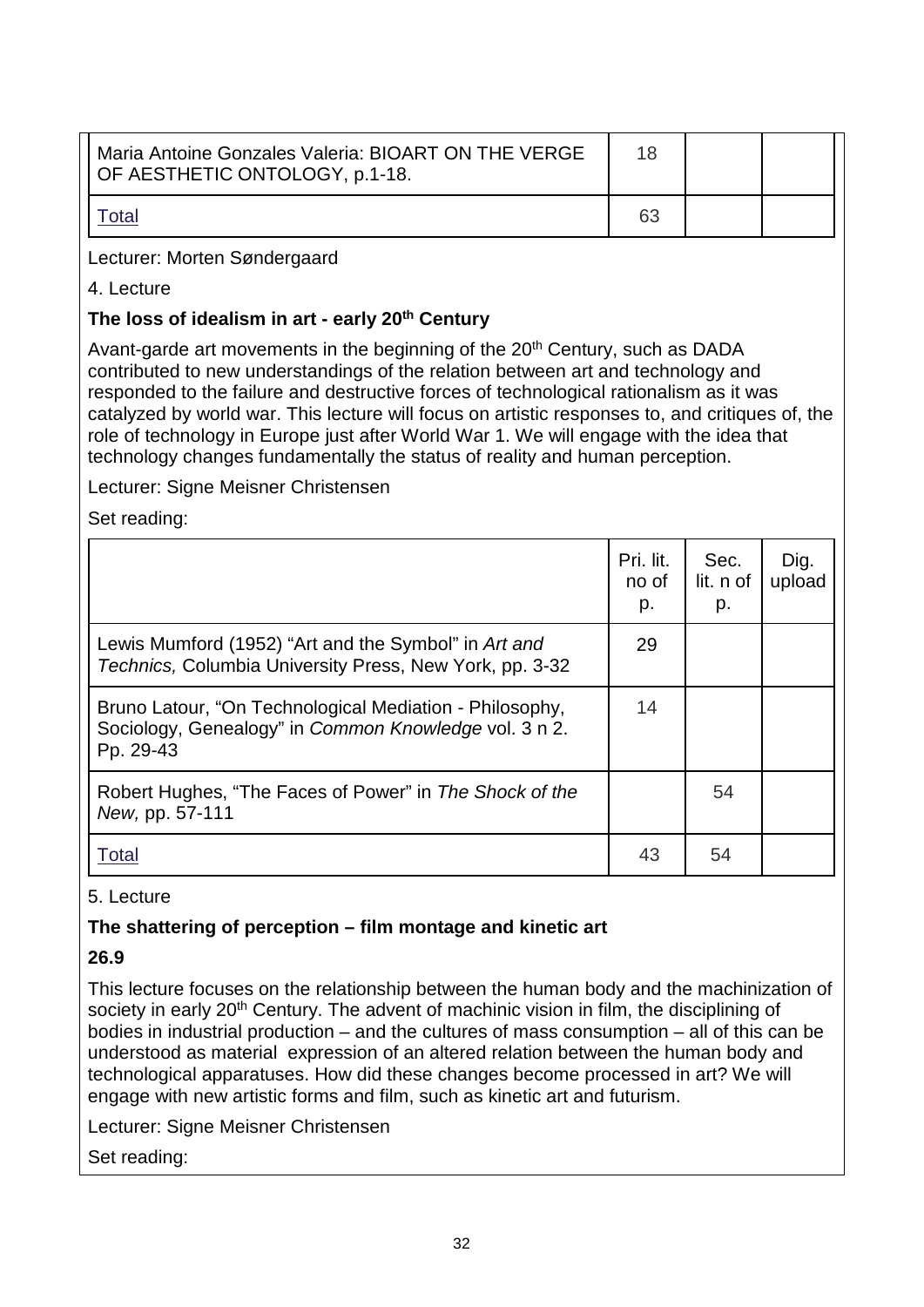|                                                                                                                                                                                                                                                                                                   | Pri. lit.<br>no of<br>p. | Sec.<br>lit. n of<br>p. | Dig.<br>upload |
|---------------------------------------------------------------------------------------------------------------------------------------------------------------------------------------------------------------------------------------------------------------------------------------------------|--------------------------|-------------------------|----------------|
| Jonathan Crary (2001), "Modernity and the Problem of<br>Attention" in Suspensions of Perception, Attention,<br>Spectacle, and Modern Culture, The MIT Press, Cambridge<br>Mass .and London, pp.11-79                                                                                              | 68                       |                         |                |
| Walter Benjamin (2008/1936) "The Work of Art in the Age of<br>Its Technological Reproducibility", in The Work of Art in the<br>Age of Its Technological Reproducibility and Other Writings<br>on Media, eds. Jennings, M.W., Doherty, B., and Levin, T.Y.,<br>Harward University Press, pp. 19-55 |                          | 36                      |                |
| Total                                                                                                                                                                                                                                                                                             | 68                       | 36                      |                |

6. Lecture

## **Creativity and Technology**

What does creativity mean in relation to technology? Here we will explore models of artistic practice in the 20<sup>th</sup> century, which challenge not only well-established notions of fine art, but also conventional ideas of technology. We will engage with an "assemblageapproach" one that defies disciplinary boundaries. Such types of artistic investigations can be found in the radical art movement FLUXUS, which spread from USA to Europe and also established a base in Denmark in the early 1960s. As point of departure we will discuss the exhibition on Fluxus: *Introduction to the Fluxus-Galaxy* at Kunsten in 1993. Another artistic experiment is E.A.T. (Experiments in Art and Technology) a non-profit organization founded in 1966 in which artists and engineers collaborated closely on performances that included new technology. Finally Black Mountain College (1953-) developed models for artistic creativity that did not respect boundaries between art and technology.

Set reading:

|                                                                                                                                                                                                                                                                         | Pri. lit.<br>no of<br>p. | Sec.<br>lit. n of<br>p. | Dig.<br>upload |
|-------------------------------------------------------------------------------------------------------------------------------------------------------------------------------------------------------------------------------------------------------------------------|--------------------------|-------------------------|----------------|
| Jussi Parikka (2017) "Systemic(s) Events of Creativity, in<br>Systemics (or, Exhibion as a Series) ed. Joasia Krysa, pp.<br>23-32                                                                                                                                       |                          | 10                      |                |
| Owen F. Smith (2006) "Fluxus Praxis: An Exploration of<br>Connections, Creativity and Community" in Chandler,<br>Annemarie, Neumark, Norie (eds.): At a Distance:<br>Precursors to Art and Activism on the Internet, The MIT<br>Press, London and New York, pp. 116-138 | 22                       |                         |                |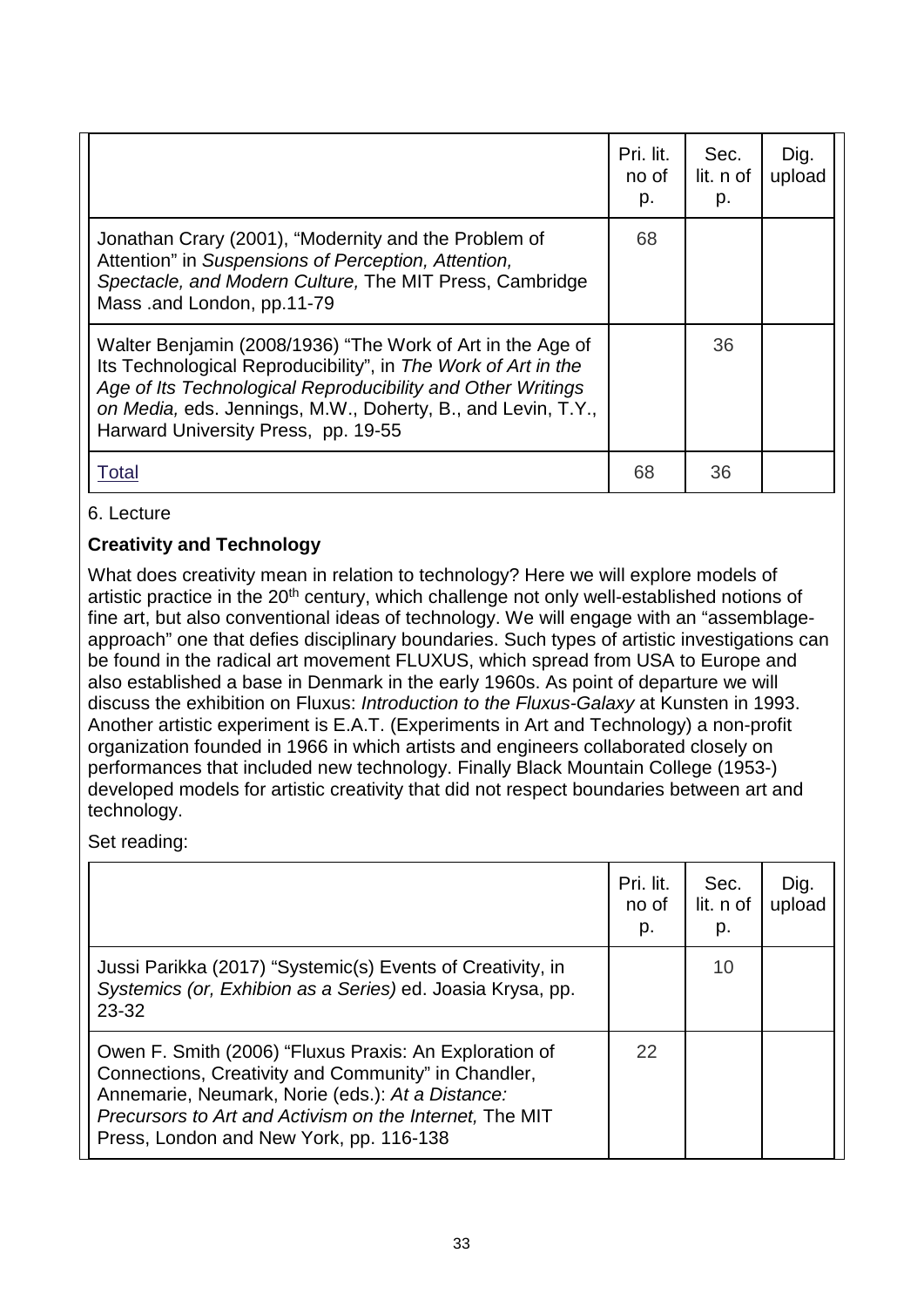| Nathalie Heinrich (2014) "Practices of Contemporary Art $- A$<br>Pragmatic Approach to a New Artistic Paradigm" in<br>Zembylas, Tasos (ed.) Artistic Practices - Social Interactions<br>and Cultural Dynamics, Routledge, London and New York,<br>pp, 32-43 | 12 |  |
|-------------------------------------------------------------------------------------------------------------------------------------------------------------------------------------------------------------------------------------------------------------|----|--|
| ⊺otal                                                                                                                                                                                                                                                       | 33 |  |

## 7. Lecture

## *Art and Information*

Teaching format: Lecture (engaging with mail art archive at Kunsten)

This lecture focuses on the relation between art and information. With the emergence of an information society in the second prt of the 20<sup>th</sup> Century, communication has changed dramatically. We will engage with the phenomenon of mail art network in the form of Mogens Otto Nielsen's Mail Art Archive, which is part of the collection at Kunsten, Museum of Art in Aalborg. Prior to the age of the internet and a digital information culture, mail art artists built trans-national networks, exchanging and circulating all kinds of material and media as art practice. This historical precedent of information art will be connected to later art practices of the late  $20<sup>th</sup>$  century and  $21<sup>st</sup>$  century who work under the conditions of a full blown infosphere, which has transformed reality and human relations. The lecture will explore how artists engage critically and creatively with a world shaped by information.

## Set reading

|                                                                                                                                                              | Pri. lit.<br>no of<br>p. | Sec.<br>lit. n of<br>p. | Dig.<br>upload |
|--------------------------------------------------------------------------------------------------------------------------------------------------------------|--------------------------|-------------------------|----------------|
| Tiziana Terranova (2004) "Communication Biopower" in<br>Network Culture - Politics for the Information Age, Pluto<br>Press, London and New York, pp. 131-157 | 26                       |                         |                |
| Theis Vallø Madsen (2015) "In-between gift exchange<br>economy and an anti-economy of sharing" in Ants in the<br>Archive, PhD dissertation, pp. 60-90        |                          | 30                      |                |
| Total                                                                                                                                                        | 26                       | 30                      |                |

Lecturer: Signe Meisner Christensen

## 8. Lecture

## **Art and Technology in everyday life and in public space**

This lecture focus on the sites and contexts of art and technology, outside the gallery spaces, such as art and technology displayed in public spaces,

The lecture will present examples of artists and art works that explore and/or critique the role of technology in contemporary society through intervention into or referencing to the contexts and surroundings. The art works that are in focus in this lectrue, adress